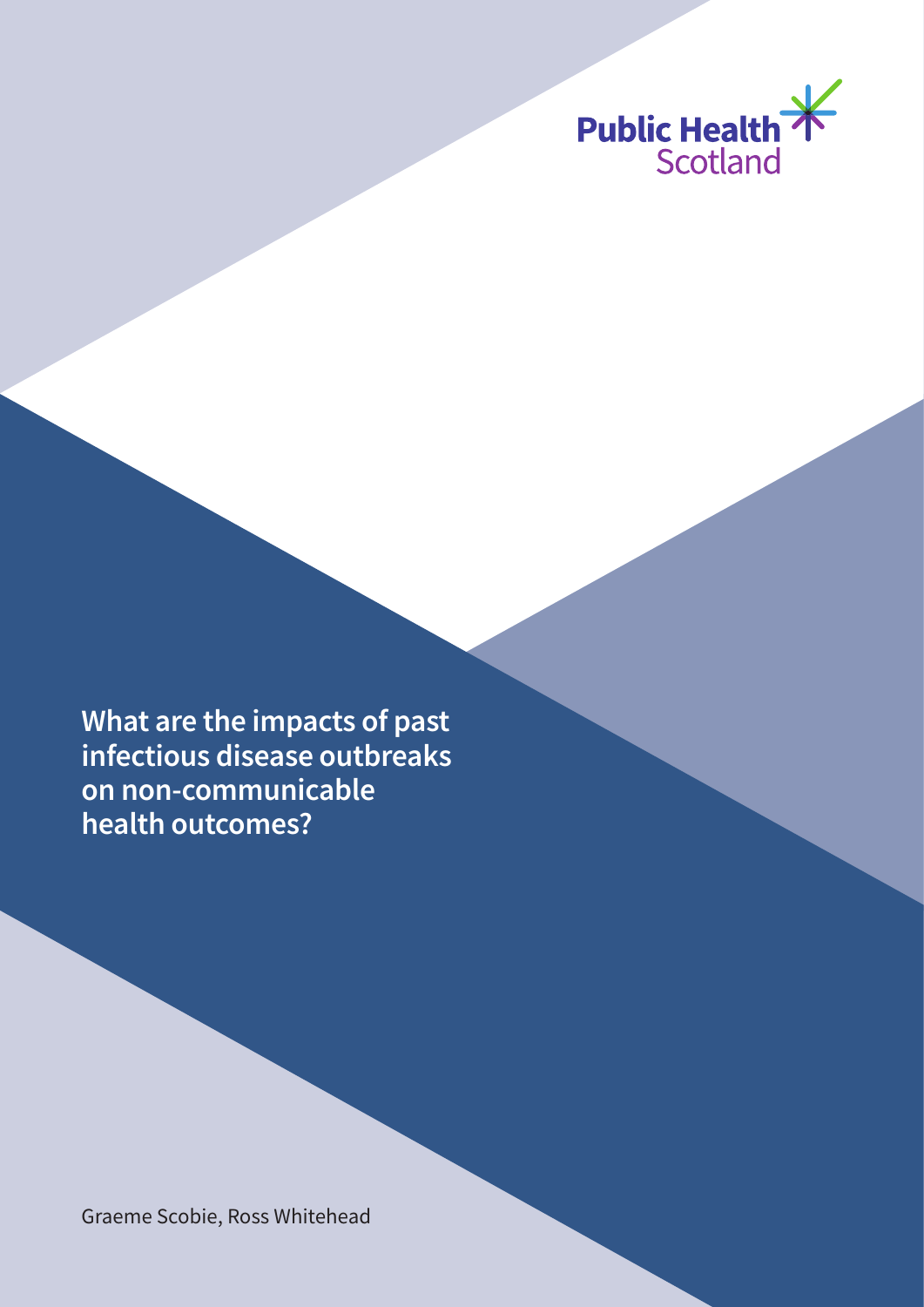#### **Acknowledgements:**

We would like to thank Seona Hamilton, Ruth Flynn, Emma Riches, Eileen Scott and Sonya Scott (Public Health Scotland) for their input into this report**.**

#### **Citation:**

Scobie G, Whitehead R. What are the impacts of past infectious disease outbreaks on non-communicable health outcomes? Edinburgh: Public Health Scotland; 2020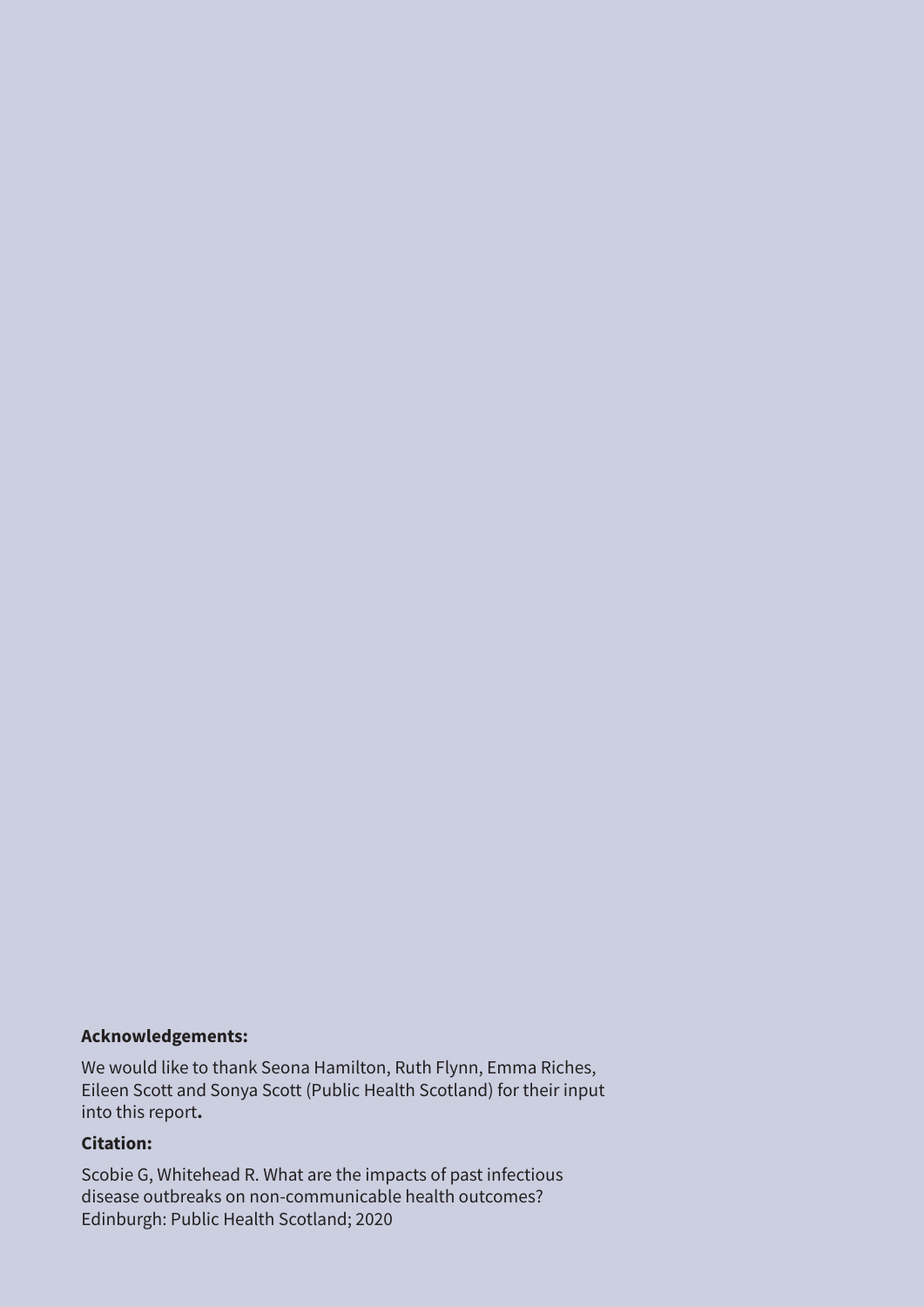# **Contents**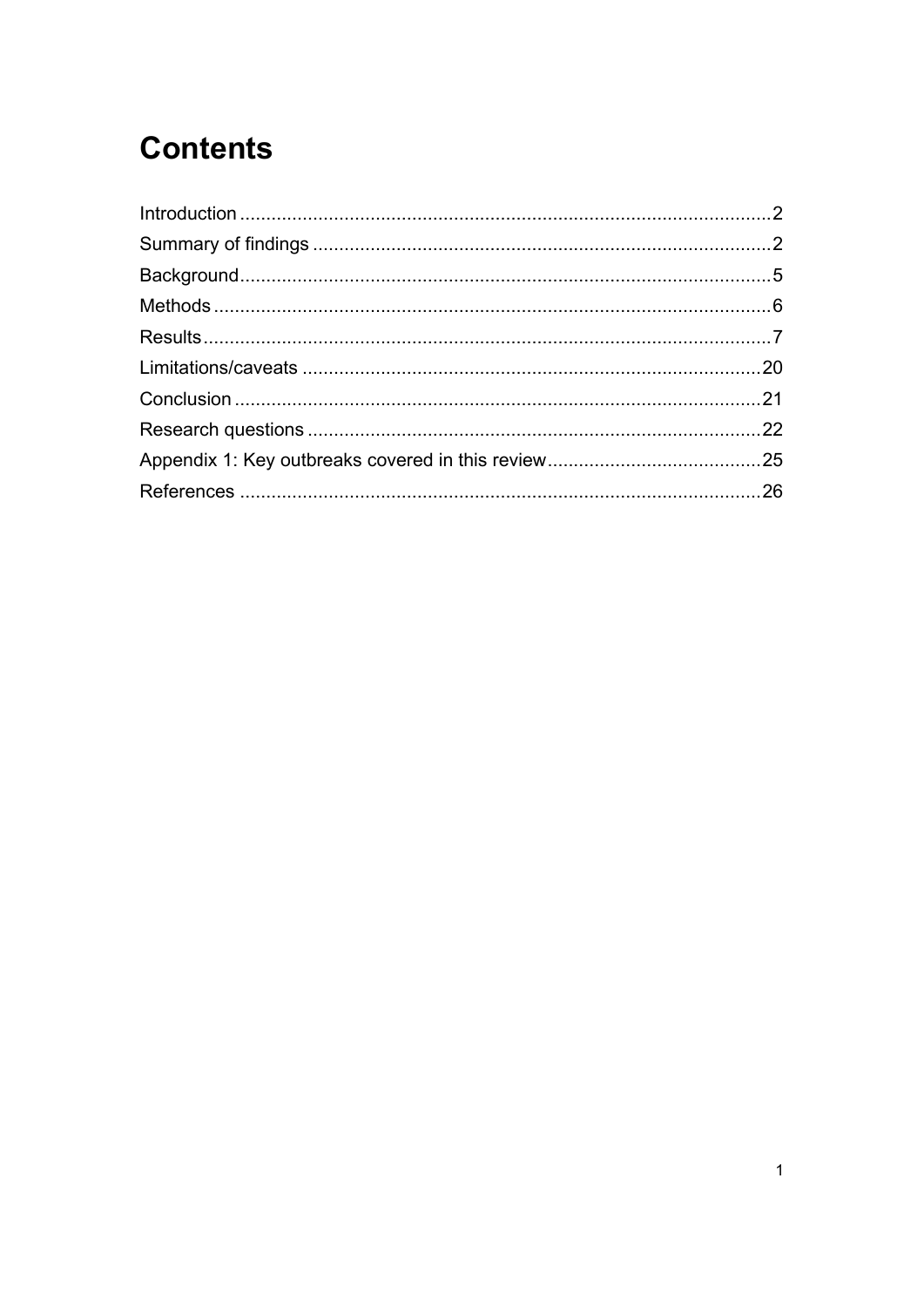# <span id="page-3-0"></span>**Introduction**

The purpose of this rapid review is to identify the health and social impacts and learning from past infectious disease outbreaks which may be applicable to the current COVID-19 pandemic. Identifying these could help mitigate the short- and long-term impacts of COVID-19 on the general population as well as specific population groups.

# <span id="page-3-1"></span>**Summary of findings**

- This rapid review focuses on the non-communicable health and social impacts emerging from previous infectious disease epidemics and pandemics. It does not include macroeconomic, clinical, health protection and surveillance impacts.
- The majority of reports examining the health and social impacts of past infectious disease outbreaks report some degree of adverse outcomes. However, quantification of these is often poor, longer-term follow-up is rare and formal analysis of risk/protective factors is sparse.
- Most of the identified reports focus on mental health impacts such as psychological distress, anxiety, depression, stress and fear. The 2003 severe acute respiratory syndrome (SARS) outbreak in particular was found to cause substantial levels of fear and anxiety because of its status as a new and unknown virus.
- Mental health impacts, especially those related to increased workload and stressful working conditions, were most commonly reported among healthcare workers on the front line and tended to be more acute than among the general population.
- The impact of quarantine episodes on non-communicable health outcomes (particularly mental health) was found to be substantial.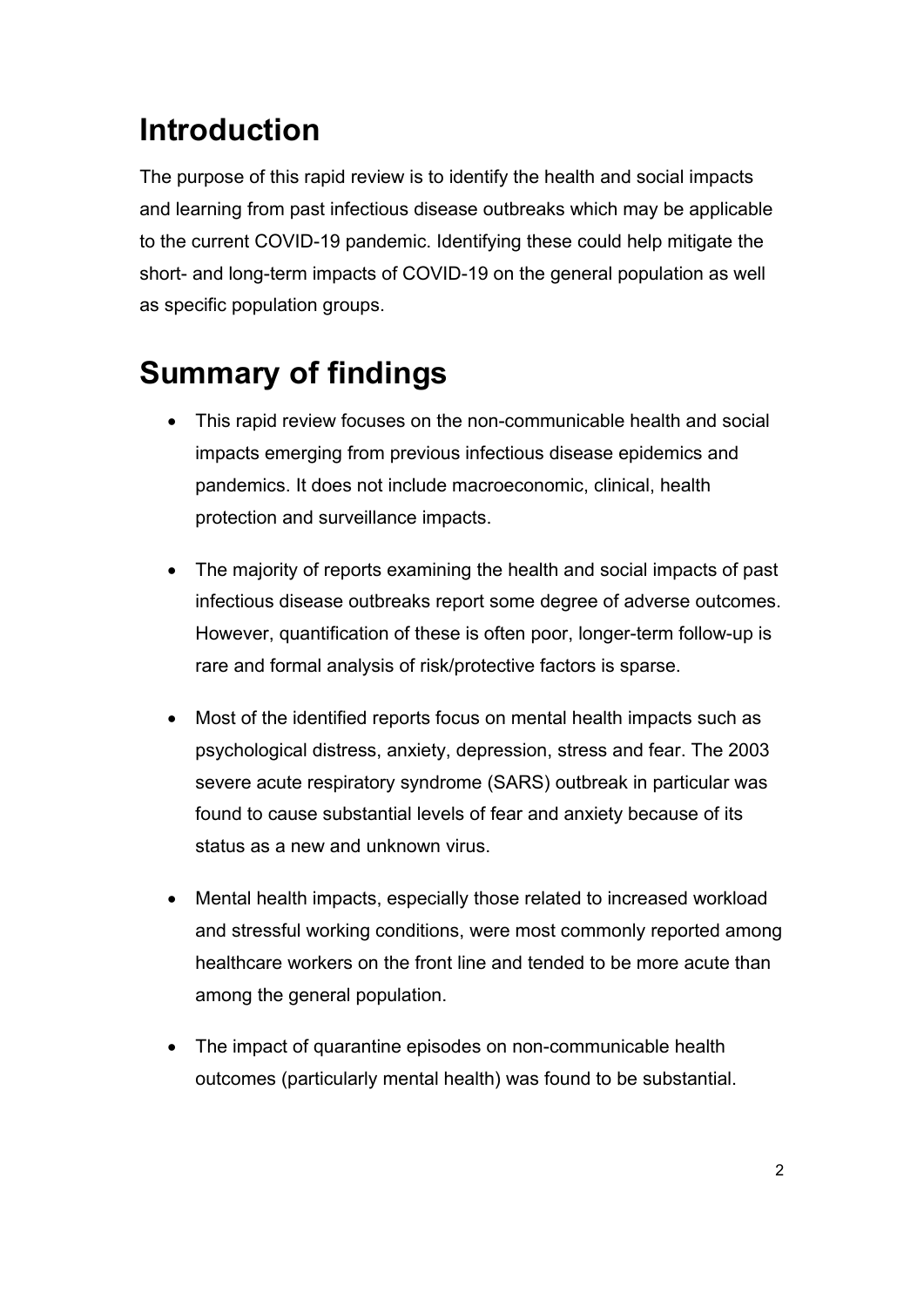- Observed social impacts included absenteeism from work, school closures, loss of wages, and lack of communication and trust. However, these tended to be transient and often localised to where major outbreaks occurred.
- The impact on health-seeking behaviours included both the avoidance of healthcare services (due to fear of infection risk) but also health-seeking behaviours among those with existing health conditions. Few reports looked at how previous outbreaks affected health behaviours, such as changes in healthy behaviours (for example physical activity or diet) or unhealthy behaviours (for example alcohol or tobacco consumption).
- The majority of the reports were of low quality due to cross-sectional designs, poor survey response rates, few baseline studies or control/comparison groups, and recall bias due to the length of time between an outbreak and research into its effects. Therefore, any firm conclusions from the studies on impact requires caution.
- The longer-term impacts of previous outbreaks is unclear as there is a lack of longer-term follow-up studies. A small number of reports found that impacts tended to be short lived and recovery occurred soon after outbreaks subsided. The one exception to longer-term follow-up is a collection of papers on 'generational follow-up'. These individuals were exposed to the Spanish flu virus in utero and their health and social outcomes were studied as adults. Although these studies predominantly examined the direct effects of in utero exposure, they are also consistent with there being longer-term negative consequences of infectious disease outbreaks, beyond the immediate impact of the disease itself.
- Past outbreaks have not had the same nature and duration of lockdown, isolation or travel restrictions as the current COVID-19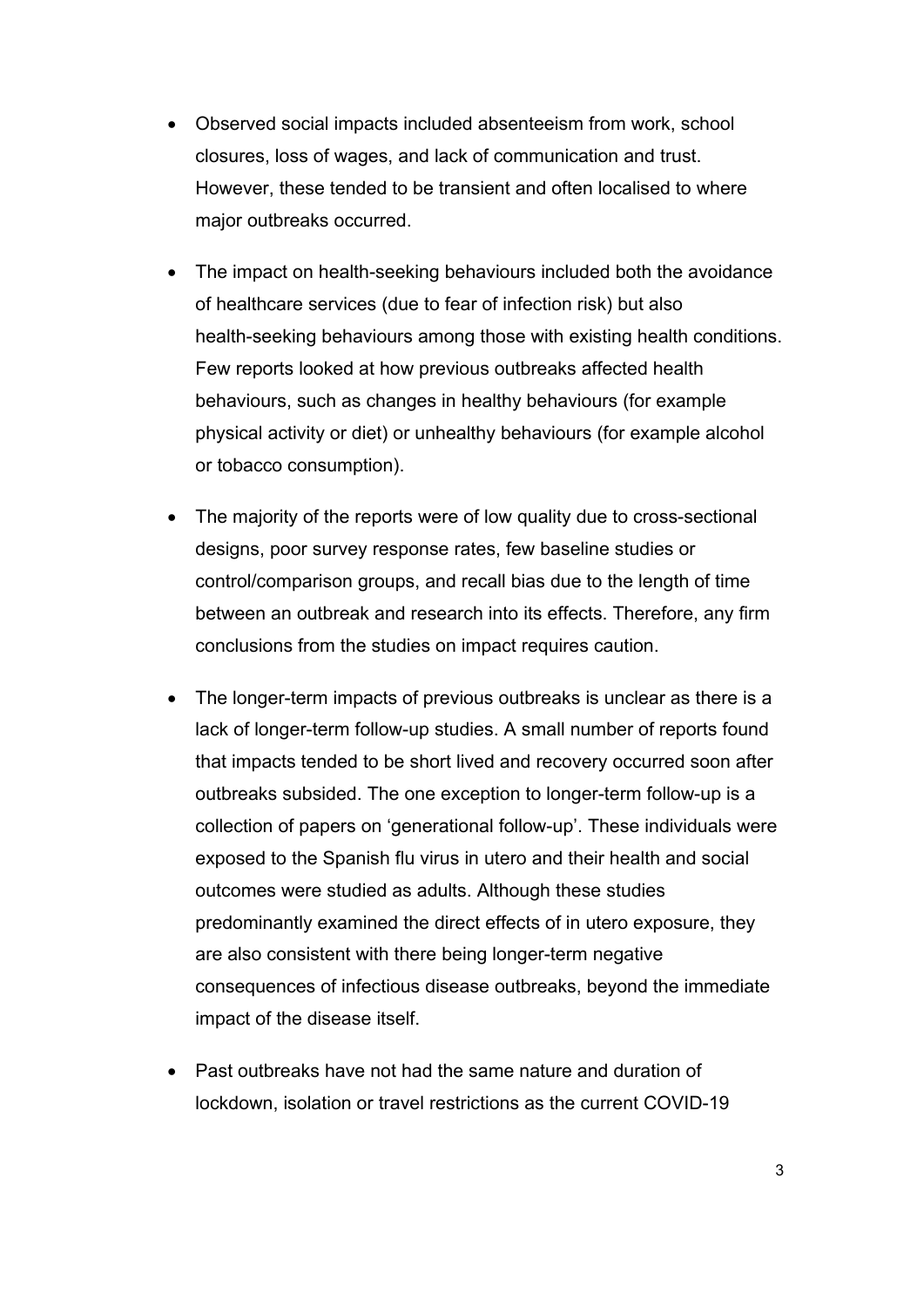pandemic. Previous outbreak impacts on mental health, individual/family economics, job and income loss, and child education may be less severe than what emerges as a result of COVID-19. It may therefore be difficult to draw any true comparisons between previous outbreaks and the COVID-19 pandemic.

- Very little impact was identified on specific population groups such as children and young people or ethnic minorities, and formal socioeconomic, gender and rural/urban comparisons are rare.
- Interventions to mitigate against the impact of previous outbreaks on non-communicable diseases were generally non-specific, with formal evaluation being extremely sparse. Where interventions were reported, identification of at-risk groups, health protection measures and infection control guidance for frontline staff were most commonly mentioned.
- As a matter of priority, the public health community should focus on new long-term research on the health and social impacts. It should also focus on evaluating the social and economic interventions put in place (such as the employee furlough scheme, public-facing health communications and mental health resources specific to COVID-19 and its social consequences). This is vital as the scale and intensity of the lockdown stands to be larger and qualitatively different from that seen following any previous outbreak. This would provide essential learning in case of future COVID-19 waves or another new viral outbreak in the future.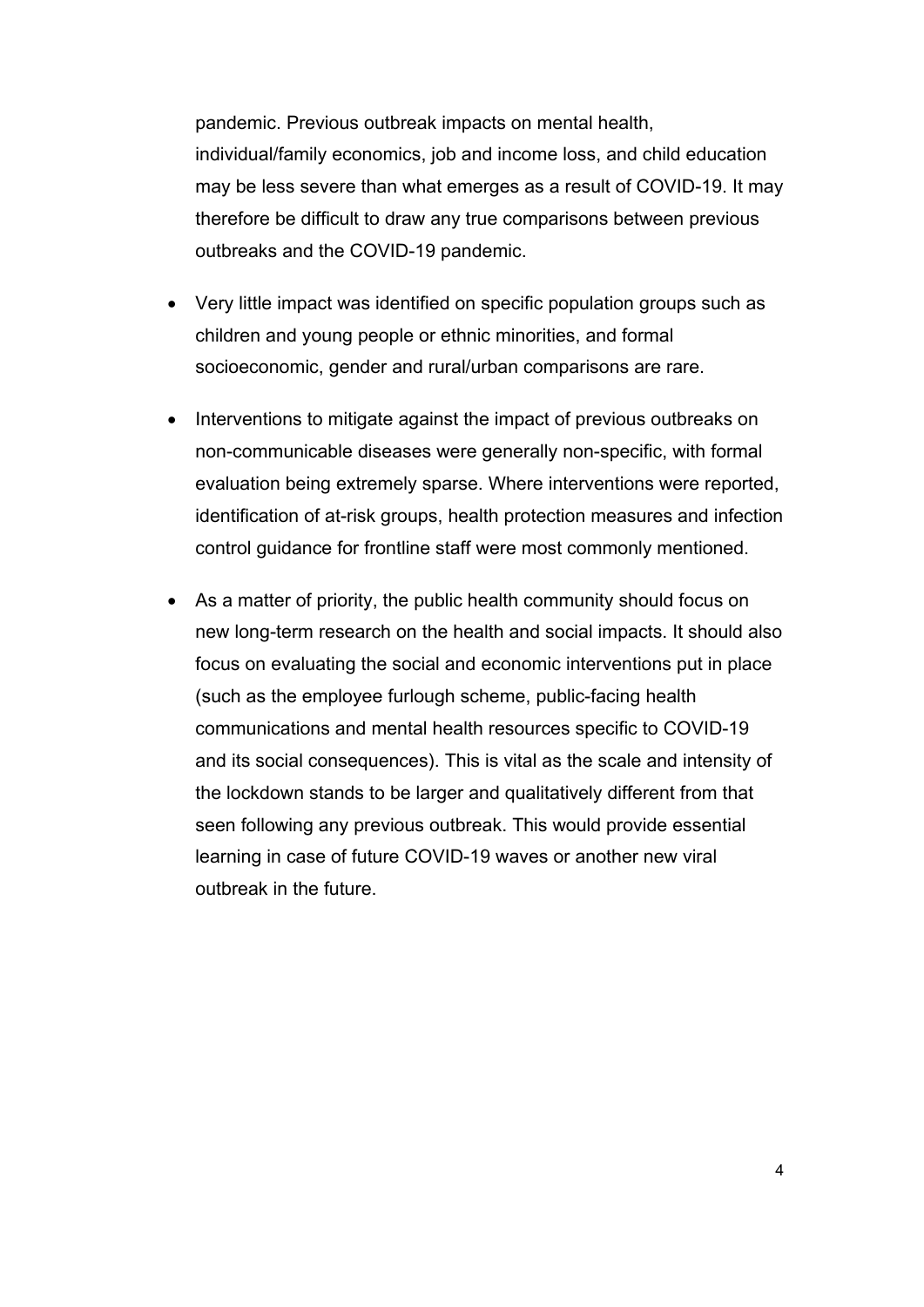# <span id="page-6-0"></span>**Background**

The world is currently experiencing an outbreak of a novel virus (SARS-coV-2, responsible for COVID-19), the nature and extent of which have not been seen since the 1918 outbreak of the Spanish flu. This pandemic is different in that its direct effects are mainly, but not exclusively, among the elderly and those with underlying health conditions.

While the current focus of public health action is to contain the COVID-19 outbreak, the nature and duration of the outbreak period and the health protection measures implemented are likely to have a direct and indirect impact on non-communicable health outcomes and their wider socioecological determinants. [1](#page-27-1)

Although not on the same scale as COVID-19 (at least since the Spanish flu) there have been a number of past infectious disease outbreaks with potentially similar direct and indirect health, social and economic impacts including severe acute respiratory syndrome (SARS), Middle East respiratory syndrome (MERS) and pandemic flu (H1N1). This overview highlights the key health and social findings from these outbreaks and their implications for the current COVID-19 pandemic.

### **Research aim**

This review aims to summarise the indirect health and social impacts arising from past disease outbreaks and the measures used to control their spread on the general population and specific population groups.

This includes epidemics and pandemics at a national and international level, but does not include persistent endemic diseases, with the exception of Ebola due to recent outbreaks.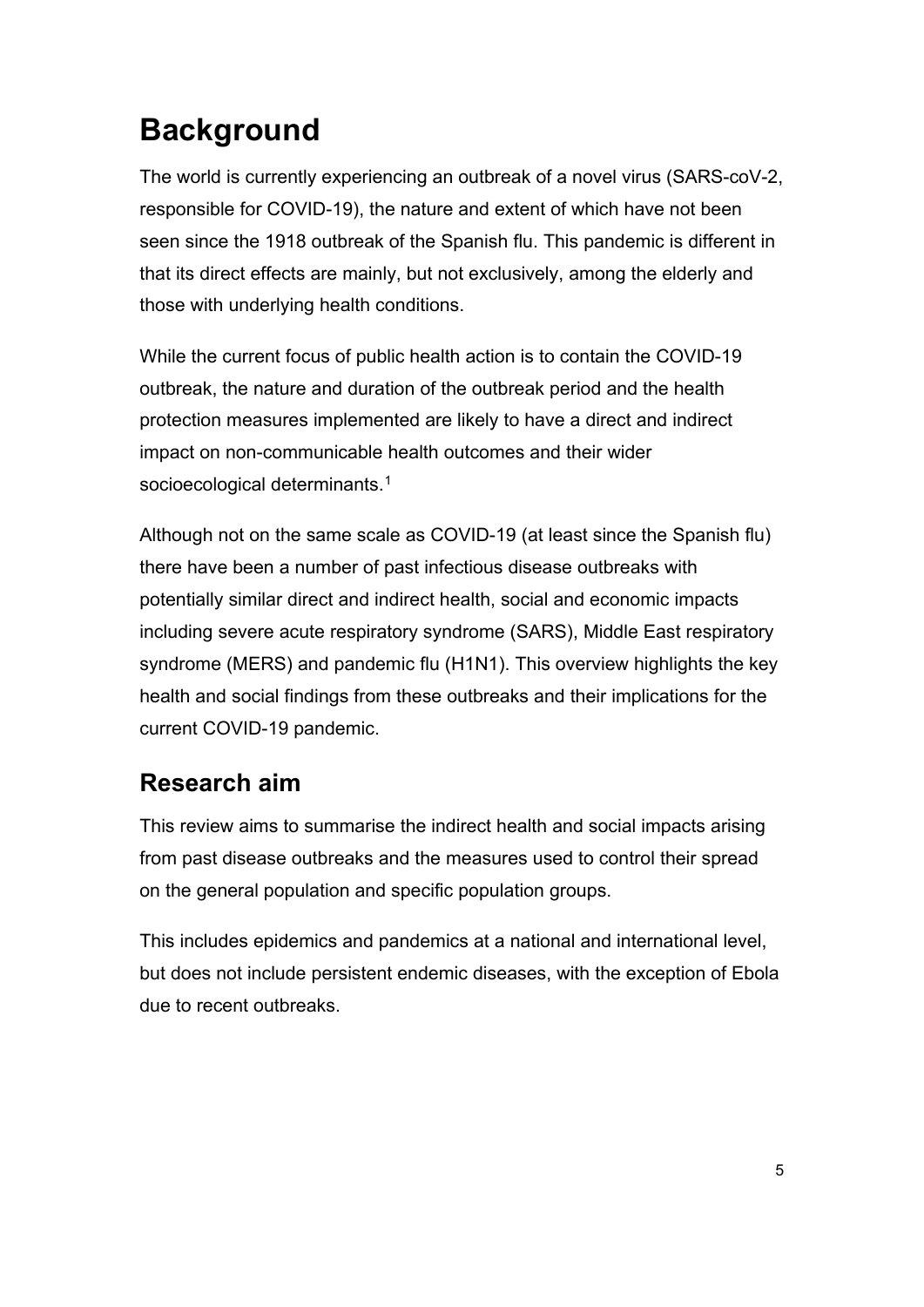### **Research questions**

- What are the non-communicable health and social impacts observed during previous infectious disease outbreaks?
- What are the impacts of quarantine episodes including enforced lockdown and self-isolation on non-communicable health outcomes?
- What health and social interventions have been put in place following past infectious disease outbreaks to mitigate the impacts on non-communicable diseases and how effective were they?

# <span id="page-7-0"></span>**Methods**

Systematic methods were used to identify literature relating to past outbreaks of infectious diseases and/or quarantine/isolation. Database searches yielded 1,678 studies (of which 478 were duplicates). After an initial single screen for broad relevance, the title and abstract of the remaining 1,200 articles were double-screened for relevance.

In addition, 65 articles were identified from grey literature via Google/Google Scholar, using similar search terms to the bibliographic database searches. These articles were also subjected to a double-reviewer title and abstract screen for relevance, after which 34 articles were identified as potentially relevant to the above research questions. A total of 72 articles were included in this rapid review.

### **Inclusion/exclusion criteria**

#### **Inclusion**

- Any study design/article type.
- Focus on an infectious disease outbreak event at a national or international level.
- Quarantine or lockdown focus.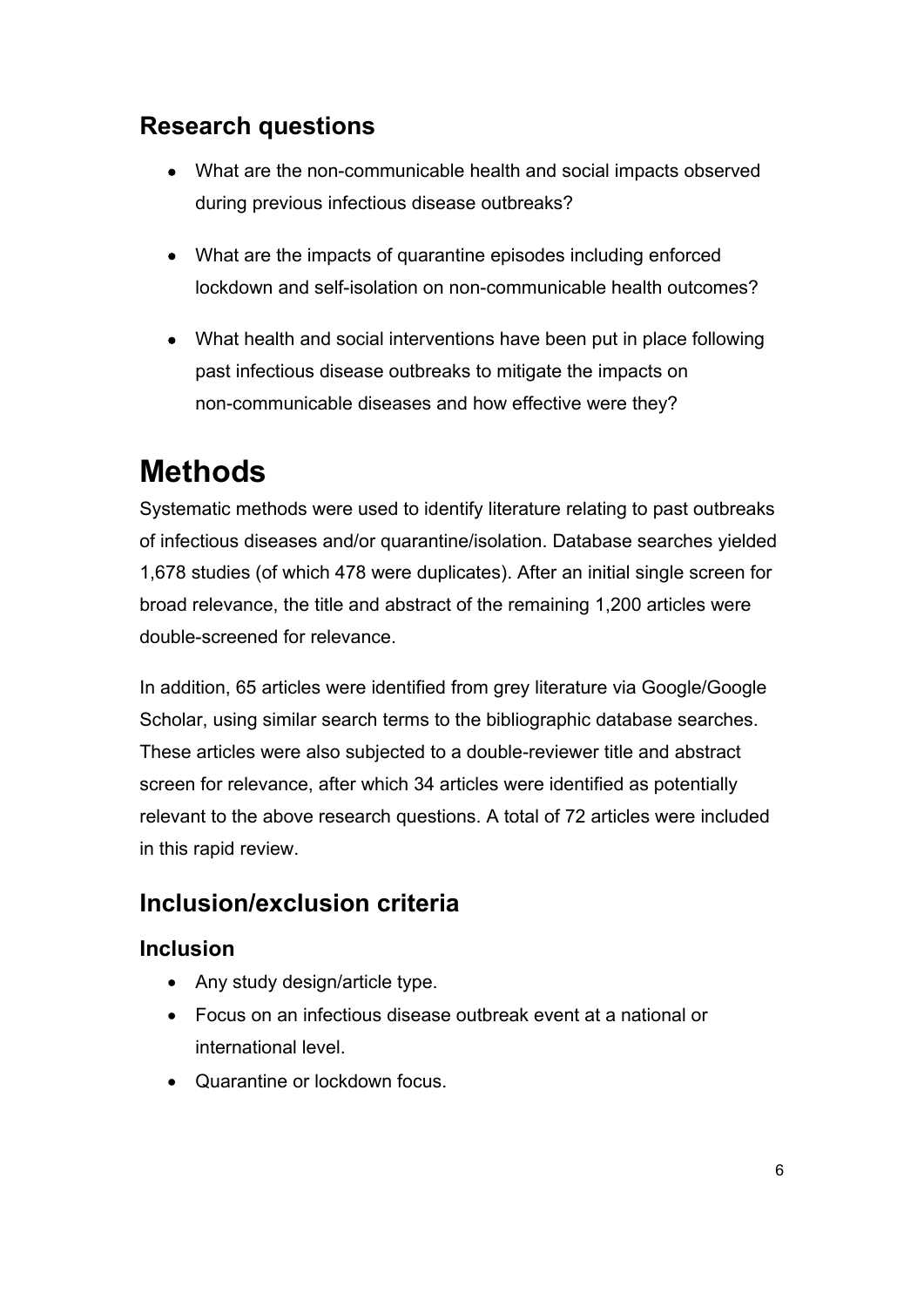- Reports impact on the social, behavioural or structural determinants of health.
- All low-, medium- and high-income countries.
- No restriction on the basis of date.

#### **Exclusion**

- Focus on health protection or disease control (surveillance).
- Modelling study.
- Does not examine the impact of an infectious disease outbreak.
- No examination of impact on the social, behavioural or structural determinants of health.
- Has a COVID-19 focus.

## **Quality appraisal**

We included both peer reviewed and grey literature in this rapid review to utilise the maximum extent of the existing evidence base and decrease the risk of publication bias. Although the included studies were not formally appraised due to time constraints, any included methods were examined for likelihood of bias or other methodological shortcomings. Limitations of the retrieved literature are outlined below (see Limitations section).

## **Main outbreaks included in report**

The past outbreaks identified were as follows (See **Appendix 1** for further details): SARS (19 papers); H1N1/pandemic flu (12 papers); avian flu (2 papers); MERS (2 papers); Spanish flu (8 papers); multiple outbreaks (narrative overviews mostly) (7 papers), quarantine (6 papers); Ebola (16 papers).

# <span id="page-8-0"></span>**Results**

A total of 72 papers were included in this review with the majority focusing on the 2003 SARS and 2009 H1N1 pandemic flu outbreaks which mainly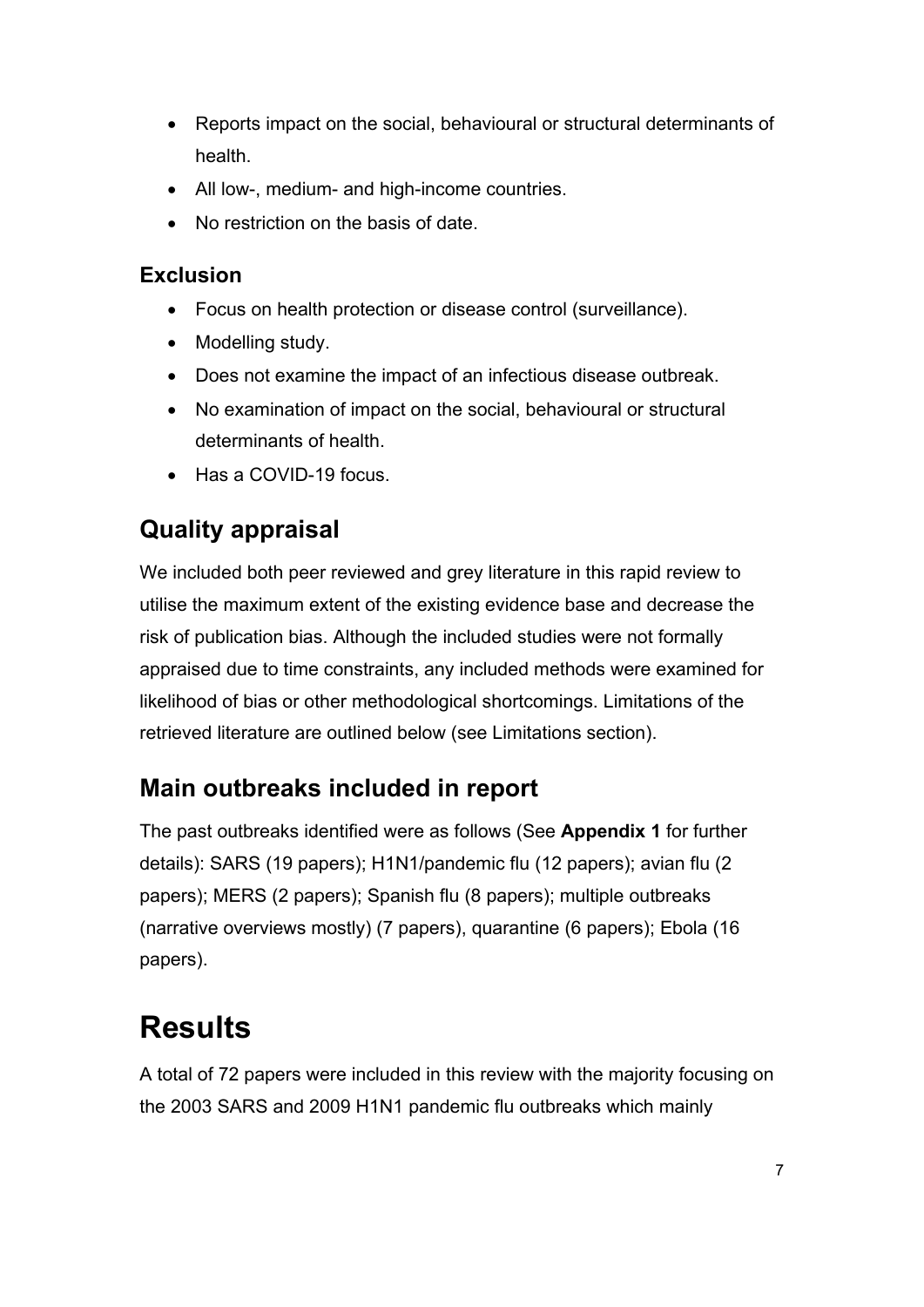occurred in Southeast Asia. However, also included are 16 articles focusing on outbreaks of Ebola (predominantly from Western Africa). These reported similar health and social impacts, although were potentially more acute due to the severity of the disease and because the most affected countries were low income, had a poor health infrastructure and often experienced concurrent conflicts and famines.

The results presented below are grouped thematically as there was a tendency to observe qualitatively similar impacts across outbreaks (with the exception of Ebola which tended to be more severe). The key themes from the literature included: mental health outcomes, health behaviour and lifestyle changes, impact of school closure, and individual and family economic impact.

Reports covering previous flu and SARS/MERS outbreaks mainly focused on Southeast Asia (China and Taiwan) with only a very small number from Canada, the US, Japan and a few European countries. Owing to the qualitatively different nature of past Ebola outbreaks, articles focusing on these outbreaks are summarised separately.

### **Mental health impact from past outbreaks**

The majority of primary evidence on the impact of flu and SARS/MERS outbreaks comes from cross-sectional research designs. This literature typically reports high psychological and mental health impacts including psychological distress, anxiety, depression and fear.

#### **Healthcare workers**

The greatest impact tended to be reported among healthcare workers (medical staff, nurses and healthcare assistants) regardless of outbreak type, although most studies came from the SARS and H1N1 pandemic flu outbreaks.<sup>[2,](#page-27-2)[3](#page-27-3),[4](#page-27-4),[5](#page-27-5),[6,](#page-27-6)[7](#page-27-7)</sup> These included higher levels of psychological distress, post-traumatic stress and burnout from working in high-risk wards; an increased perception of risk to health from a new outbreak of unknown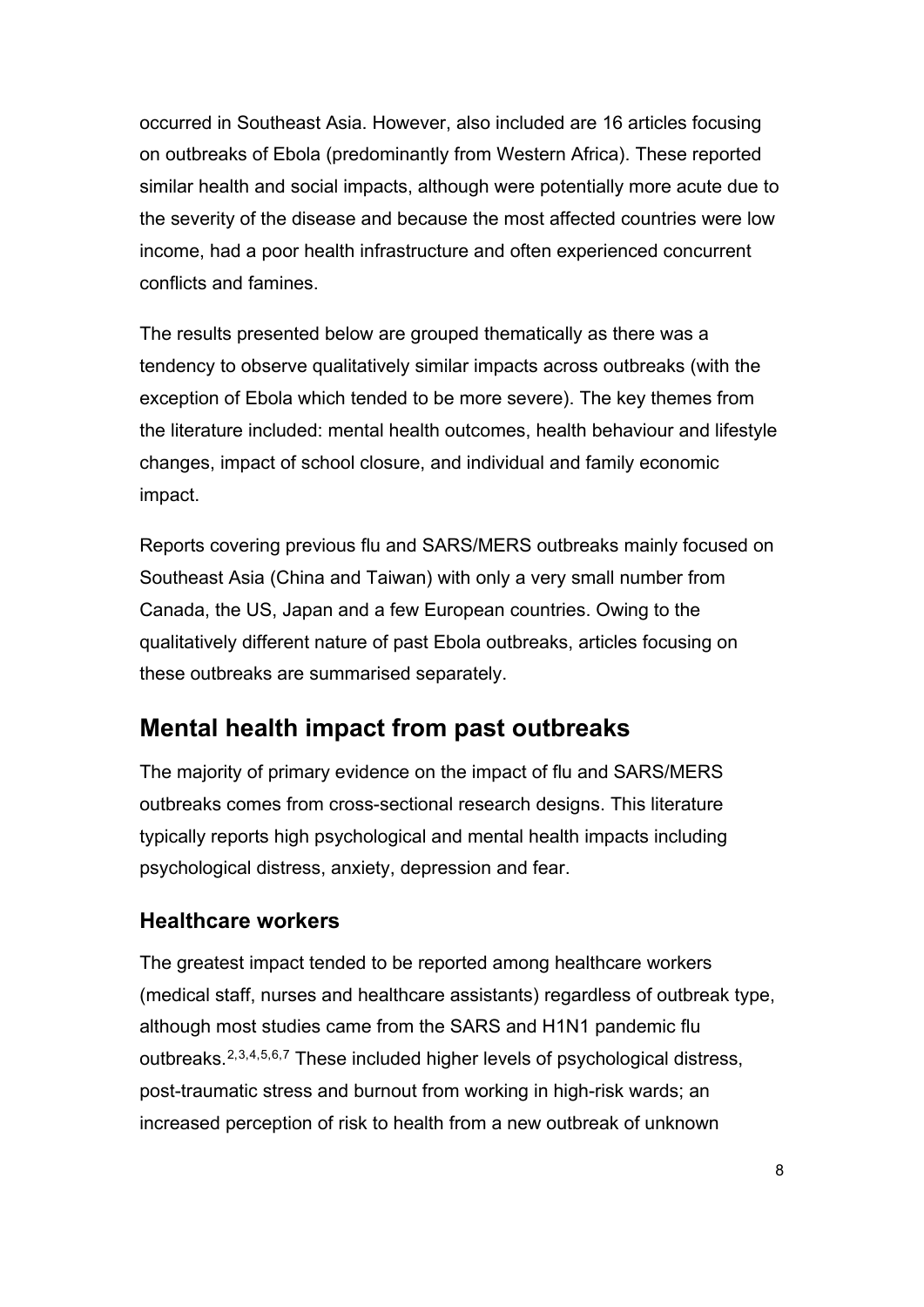epidemiology (SARS); and an increase in fear and feelings of isolation and worry about family and friends being infected. [8](#page-27-8) Within the healthcare profession, differential impacts on mental health were reported, with nurses being more affected (often due to higher exposure to day-to-day stressors and increased workload) compared to other healthcare professionals such as medical staff and healthcare assistants. [9](#page-27-9),[10,](#page-28-0)[11](#page-28-1)

One review article was identified which examined the psychological consequences of infectious disease outbreaks (predominantly SARS) on healthcare workers. [11](#page-28-2) However, as noted above, and as highlighted elsewhere in this review article, pre-exposure levels of mental health were assessed in only a few studies, and therefore a causal impact of the outbreak cannot be inferred. Further, the observed response rates were relatively low, which potentially represents a source of non-response bias. However, the key findings from this systematic review were:

- Thirteen studies collectively found that around 40% of healthcare workers experienced psychological 'distress' (range from 11% to 75%).
- Four studies found that an average of 39% of healthcare workers experienced insomnia (range from 30% to 52%).
- Five studies examined the impact of previous outbreaks on healthcare workers' use of alcohol and drug misuse. A total of 13% of healthcare workers were observed to use alcohol as a coping mechanism across the retrieved articles (range from 6% to 21%).
- Post-traumatic stress disorder (PTSD) symptoms were examined in 19 of the retrieved articles, which collectively indicate that around 20% of healthcare workers have experienced PTSD symptoms (range between 10% and 33%).
- Depression was assessed in eight articles, with an average of 46% (range from 23% to 74%) of healthcare workers experiencing depressive symptoms.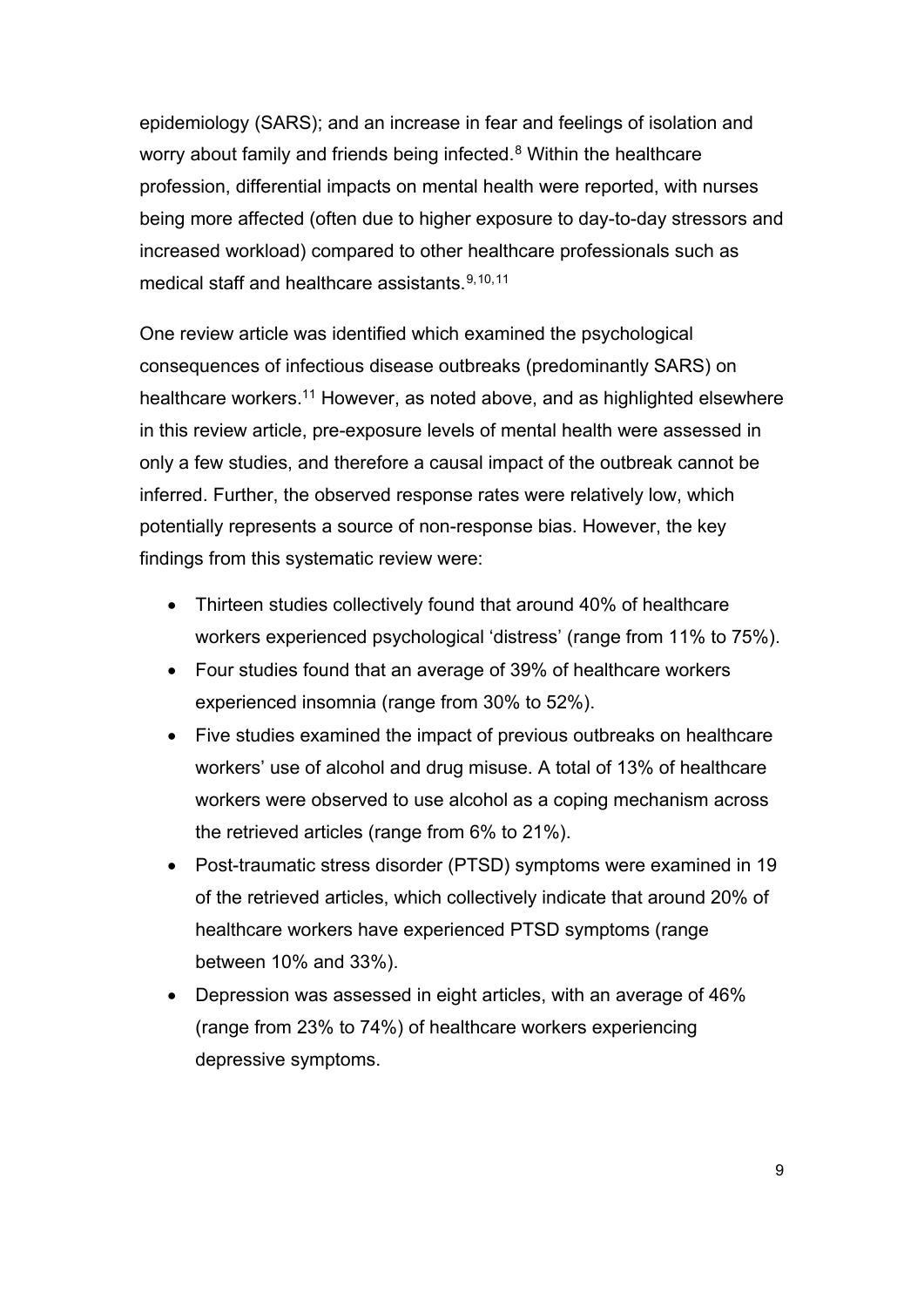• Anxiety was assessed in 13 studies with around 45% of healthcare workers experiencing this psychological impact (a range from 19% to 77%).

#### **General population**

The impact of past outbreaks on mental health among the wider population has also received considerable interest. This literature includes reports which focus on particular groups such as recovering patients, victims' families, vulnerable groups, communities and the population in general. The mental health impacts observed among healthcare workers are also seen among the wider population, including fear of the unknown, higher stress levels, broad negative psychological effects and depression. [12,](#page-28-3)[13](#page-28-4),[14](#page-28-5) There is some evidence that symptoms of increased anxiety, fear and perception of risk are exacerbated through poor communication, the nature of communication technology used and its source (from country of origin or country of residence) to inform the general public.<sup>[15](#page-28-6),[16](#page-28-7),[17](#page-28-8)</sup> While the evidence on these effects is sparse, what does exist indicates that consistency of messaging, concise and practical advice, and propagation of public perception that 'something is being done' may, in part, mitigate the mental health consequences of infectious disease outbreak events.

Higher levels of depression and poorer family and community relationships have been observed among the general population. Other social consequences related to mental health include community tension, lack of trust, poorer self-perceived health and household economic impacts. 13,[18](#page-28-9),[19](#page-29-0) Concerns about contracting the virus and problems faced due to quarantine included emotional difficulty of confinement, potential job loss, difficulty communicating with friends/families and access to essential supplies. [20,](#page-29-1)[21](#page-29-2)

#### **Risk factors associated with worse mental health outcomes**

Specific risks for mental health were seen among some foreign nationals (Chinese students) living in another country (Japan) where they reported elevated levels of fear, worry, depression and social discrimination attributed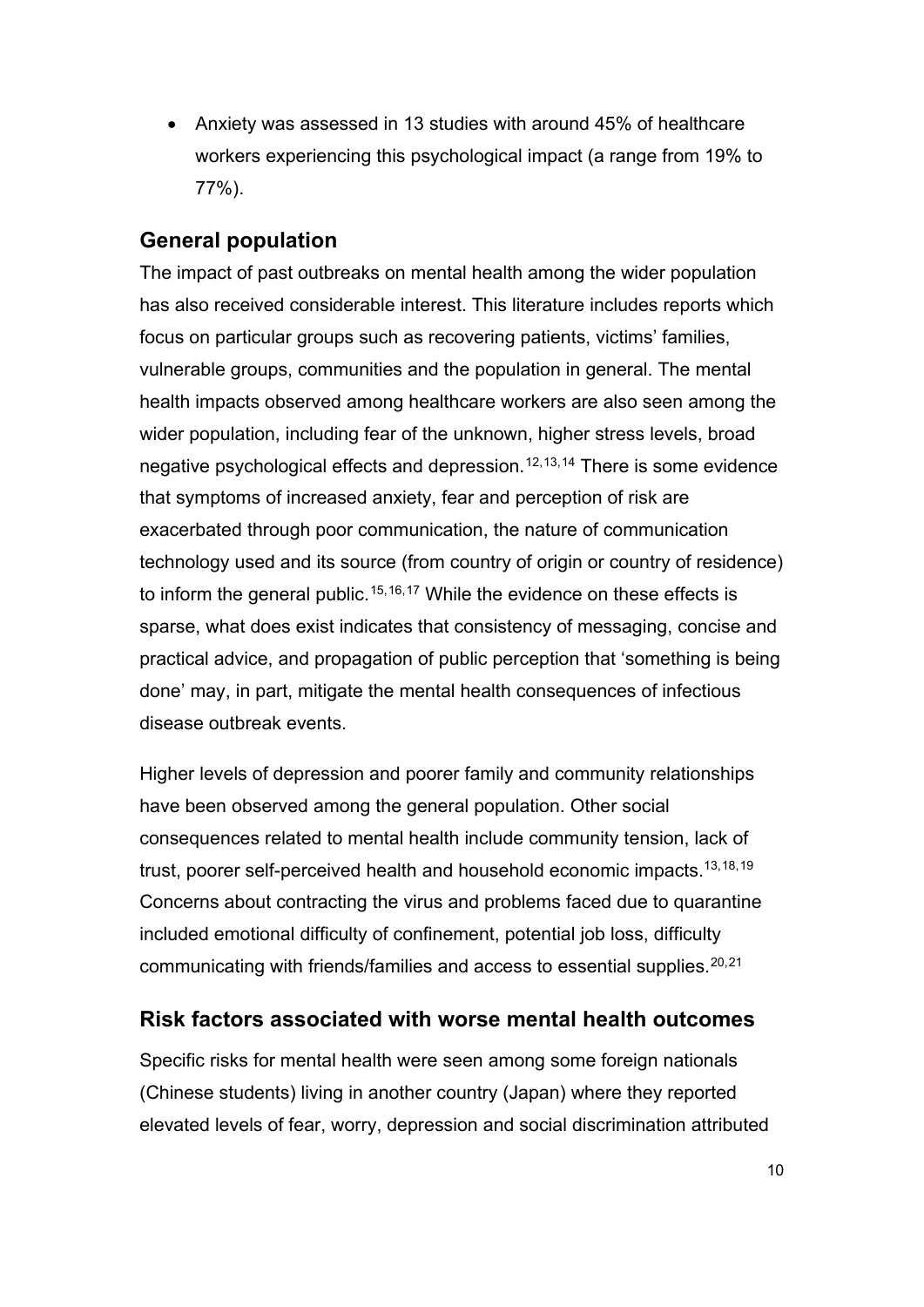to an association with their nationality and disease transmission.<sup>[22](#page-29-3)</sup> Additional factors that increased the risk for poor mental health included being single, being quarantined, exposure to other traumatic events (such as sustaining severe injury in violent circumstances, witnessing a death or serious injury of a close friend or family member) and perceived susceptibility to the virus.<sup>[23](#page-29-4)</sup>

Vulnerable groups that were identified as particularly susceptible to poor mental health outcomes include those with pre-existing mental health or other health conditions, pregnant women, people with a disability, those with a low income and those who are elderly. Additionally, those experiencing uncertainty around the (actual or perceived) risk of infection were associated with worse mental health outcomes and adverse coping behaviours including tobacco and alcohol consumption. [24](#page-29-5) Longer-term physical and emotional impacts and their effect on quality of life were also reported among survivors of avian flu and MERS up to 2 years post infection. [25,](#page-29-6)[26](#page-29-7) Few studies were found that looked at differences in suicide rates during any outbreak. However, two studies on the Chinese population during the SARS outbreak found an increase in suicide rates but only in the elderly (over 65 years) female population. [27](#page-29-8),[28](#page-30-0)

In summary, although the quality and methodological robustness of many of the retrieved studies is poor, taken overall, there is consistent evidence that broad, negative mental health impacts have been seen during and after (up to 3 years) past major infectious disease outbreaks with some evidence that there is greatest impact among healthcare workers. What remains unclear from the retrieved literature is the long-term impact of these mental health issues, the recovery time and what short- and long-term interventions or support could help reduce or mitigate the impacts.

#### **Impact of quarantine on mental health**

The COVID-19 pandemic resulted in the majority of countries going into lockdown which lasted many months. This is something that has not been documented on the same scale from any previous outbreaks. The closest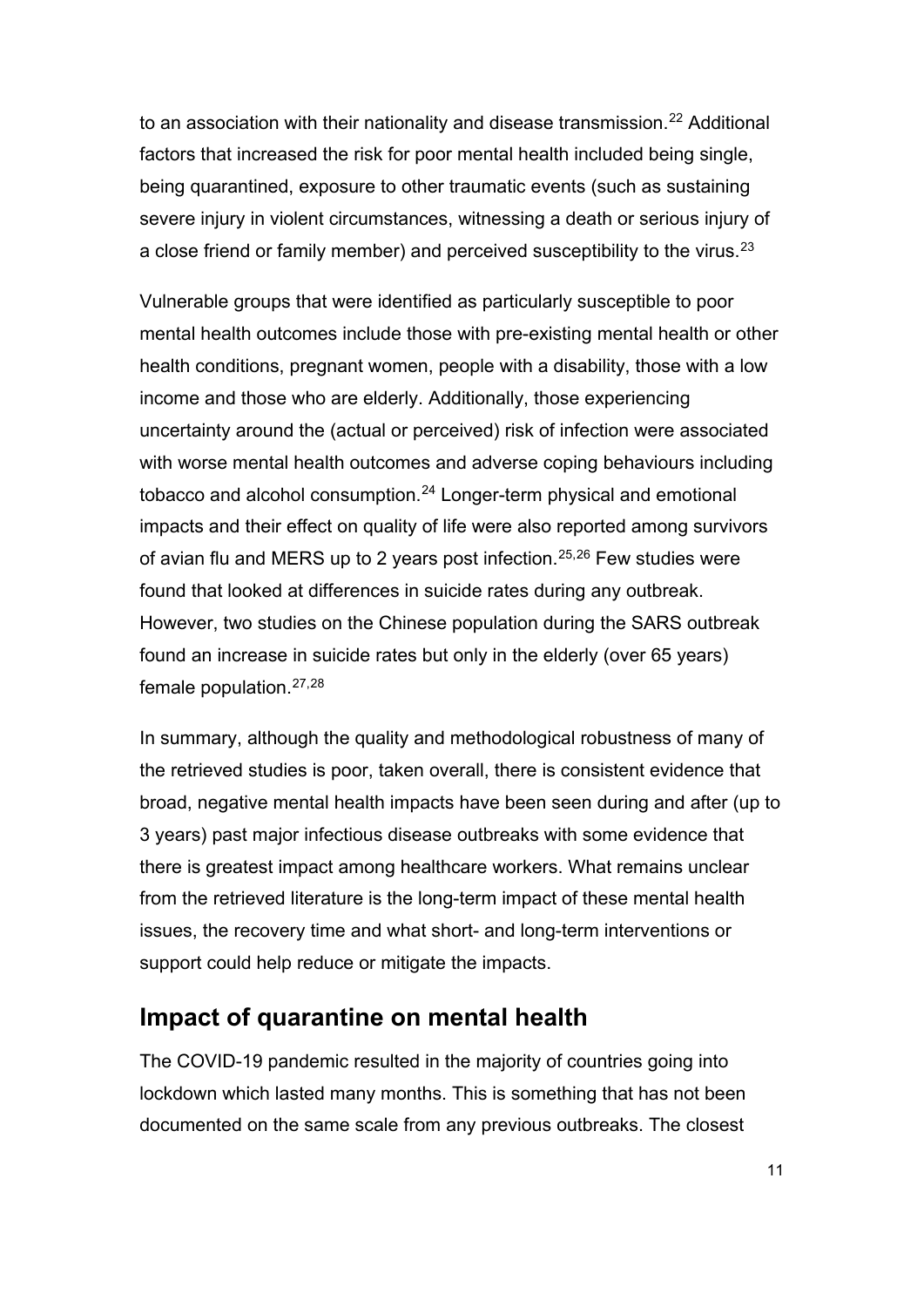evidence to this situation are instances of individual quarantine due to infection, which typically lasted a much shorter period of around 5 to 10 days.

A major gap identified in the included studies is the health and social impact of long-term quarantine on vulnerable populations such as the elderly or those with a serious underlying health condition (i.e. those who are being 'shielded' from an infectious outbreak as seen with the current COVID-19 outbreak).

Previous outbreaks have not reported on long-term quarantine health outcomes, as shielding vulnerable groups has not been widely implemented as a public health measure. This is because previous outbreaks were less specific in who they infected than is seen with COVID-19.

These long-term stricter isolation measures imposed on vulnerable groups may have even greater short- and long-term physical and mental health issues than is seen in the general population.

#### **Mental health impact of quarantine**

A recent rapid review of the literature<sup>[29](#page-30-1)</sup> included findings of studies which compared people who had been quarantined with those who had not, as well as studies that only looked at those who had been quarantined but had no controls. This review identified a wide range of negative psychological effects similar to those outlined above. These impacts included post-traumatic stress symptoms, confusion and anger. Risk factors for worse outcomes included longer quarantine duration, infection fears, frustration, boredom, inadequate supplies, inadequate information, financial loss and stigma. There is also some indication that these effects may be worse the longer the quarantine is and that they may persist even after containment of the outbreak.<sup>29,30</sup> Individuals may also be impacted from taking time off work and wage loss especially if they are unable to take any employment leave.<sup>[31](#page-30-3)</sup>

As noted above, healthcare workers may be more affected from working on the front line than the general population. In one study<sup>[32](#page-30-4)</sup> it was reported that healthcare workers who had been quarantined had more severe symptoms of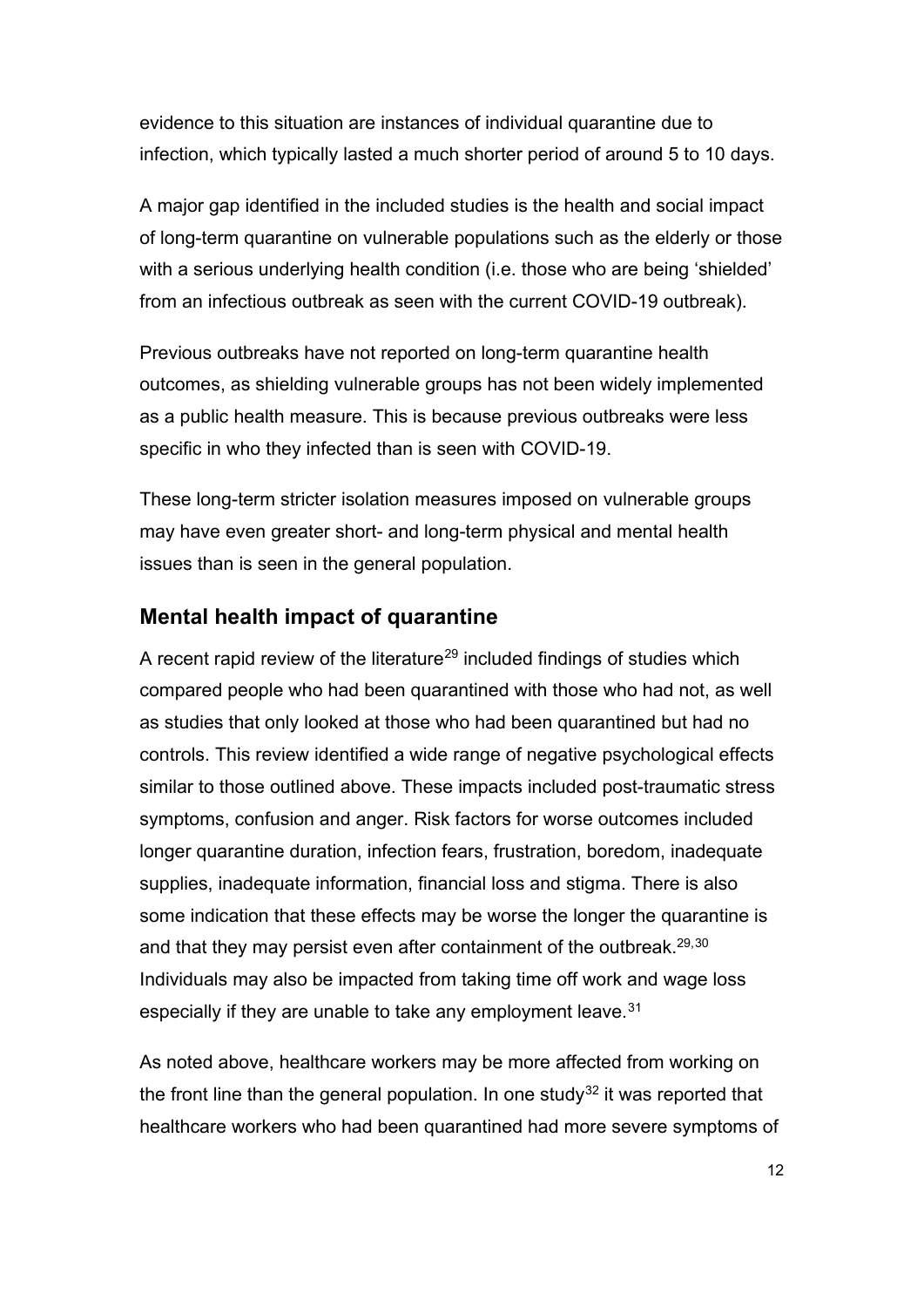post-traumatic stress than members of the general public who had also been quarantined.

A study focusing on the psychosocial responses of children and their parents who were quarantined compared to those who were not found that levels of post-traumatic stress symptoms were four times higher among children who had been quarantined than in those who were not. The same study found that among quarantined parents, around one quarter (28%) reported sufficient symptoms consistent with a diagnosis of a trauma-related mental health disorder, compared with 6% of parents who were not quarantined.<sup>[33](#page-30-5)</sup>

#### **Mitigating the impact of quarantine**

Individuals and families undergoing quarantine need to be supported to understand why they need to self-isolate, what they can and cannot do, as well as where to seek help for essential goods and services, and everyday duties. A particular need is transparent and timely communication around the continuation of employment, wages and other forms of income while individuals are not working, and about the means by which they would be supplied with essential items and other services necessary for daily living.<sup>[34](#page-30-6)</sup>

Difficulties in adhering to quarantine and the psychological impact of the quarantine experience has also been observed among patients and healthcare workers.<sup>32</sup> Isolation resulting from quarantine can lead to loneliness, boredom and distress. Being able to communicate and keep in touch with family and friends (for example via telephone and social media channels) is also essential. It is important that clear lines of communication about what to do if experiencing any symptoms are readily available to people who are quarantined.<sup>29</sup>

In summary, overall, the evidence around the psychological impact of quarantine episodes is substantial, even when considering that evidence on such restrictions pertains to substantially shorter periods of time than the measures to control COVID-19. The impact of three or more months of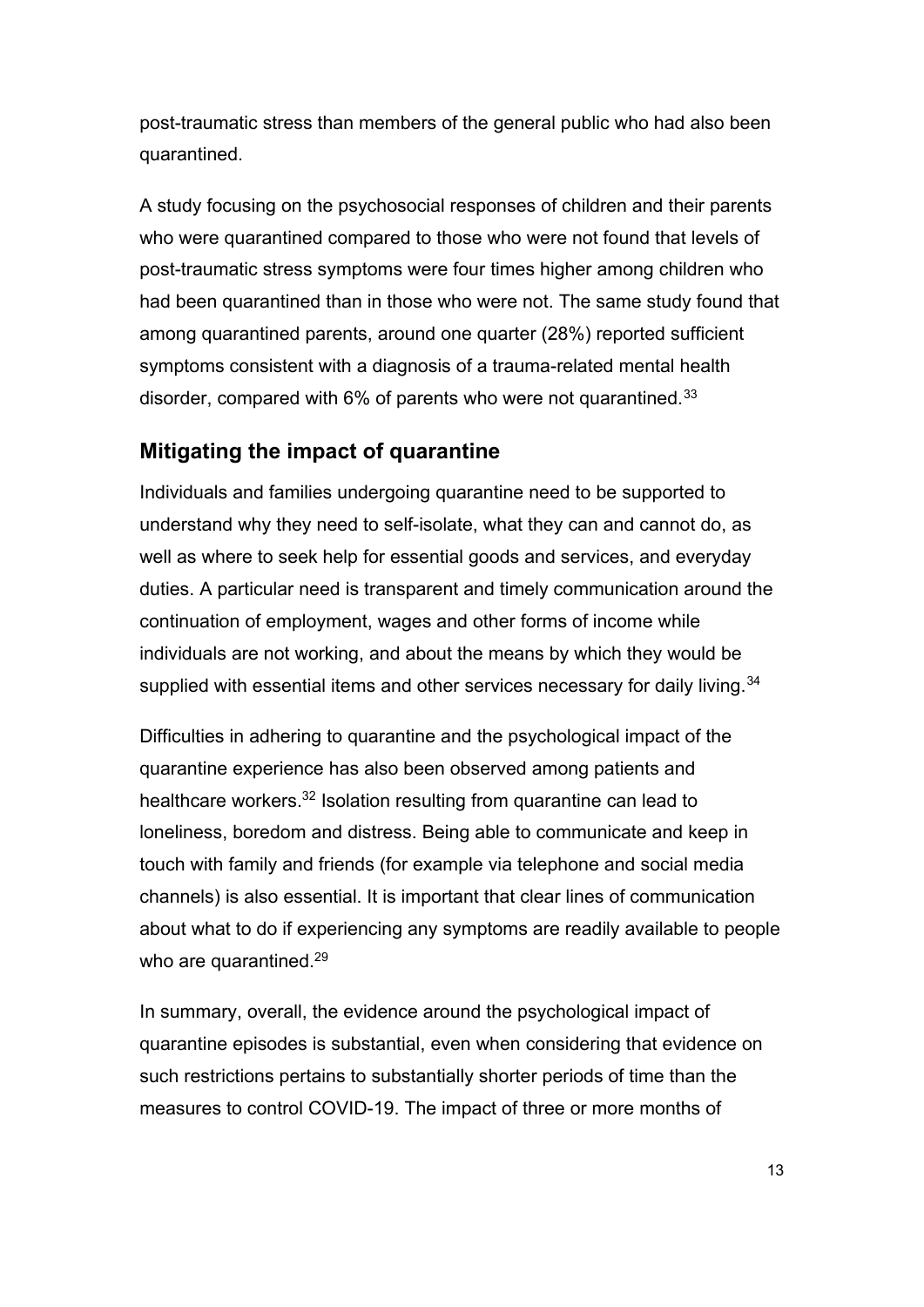lockdown during the current outbreak has the potential to be considerably greater and longer lasting, and may have differential impacts on specific groups including those who have been 'shielded'.

### **Other key findings**

#### **Health-seeking and lifestyle behaviour**

Few studies were identified that focused on changes in health-related behaviour, whether positive or negative. However, in the few studies that were found in relation to health service use, two studies found a reduction in the number of visits to and use of health services (for example outpatient visits) due to the perceived risk of infection. [35,](#page-30-8)[36](#page-30-9)

Compared to respondents who sought health care, those who did not were more likely to be current smokers and/or moderate or heavy drinkers.

People without health insurance and those with financial barriers to health care were also less likely to seek help from the healthcare system, [37](#page-30-10) which are less of a barrier in the Scottish context. Two further studies reported on lifestyle changes during the SARS outbreak in China, including improvements in physical activity, diet, sleep, hygiene, money spent on 'health' leading to a healthier lifestyle, and avoidance of risk and greater prioritisation of their health. [38](#page-31-0) In a separate paper by the same authors, individuals were also observed to place a greater emphasis on social relationships (family and friends), lifestyle factors and attention to their own mental health.<sup>[39](#page-31-1)</sup> However, no follow-up was conducted, meaning the duration of these positive impacts is unknown.

#### **Impact of school closure**

A few studies report on the impact of school closure on outcomes such as work absenteeism and wage loss. Past instances of school closure tended to occur when a major outbreak was observed within a specific school or cluster of schools rather than a blanket closure across a wider area, as is the case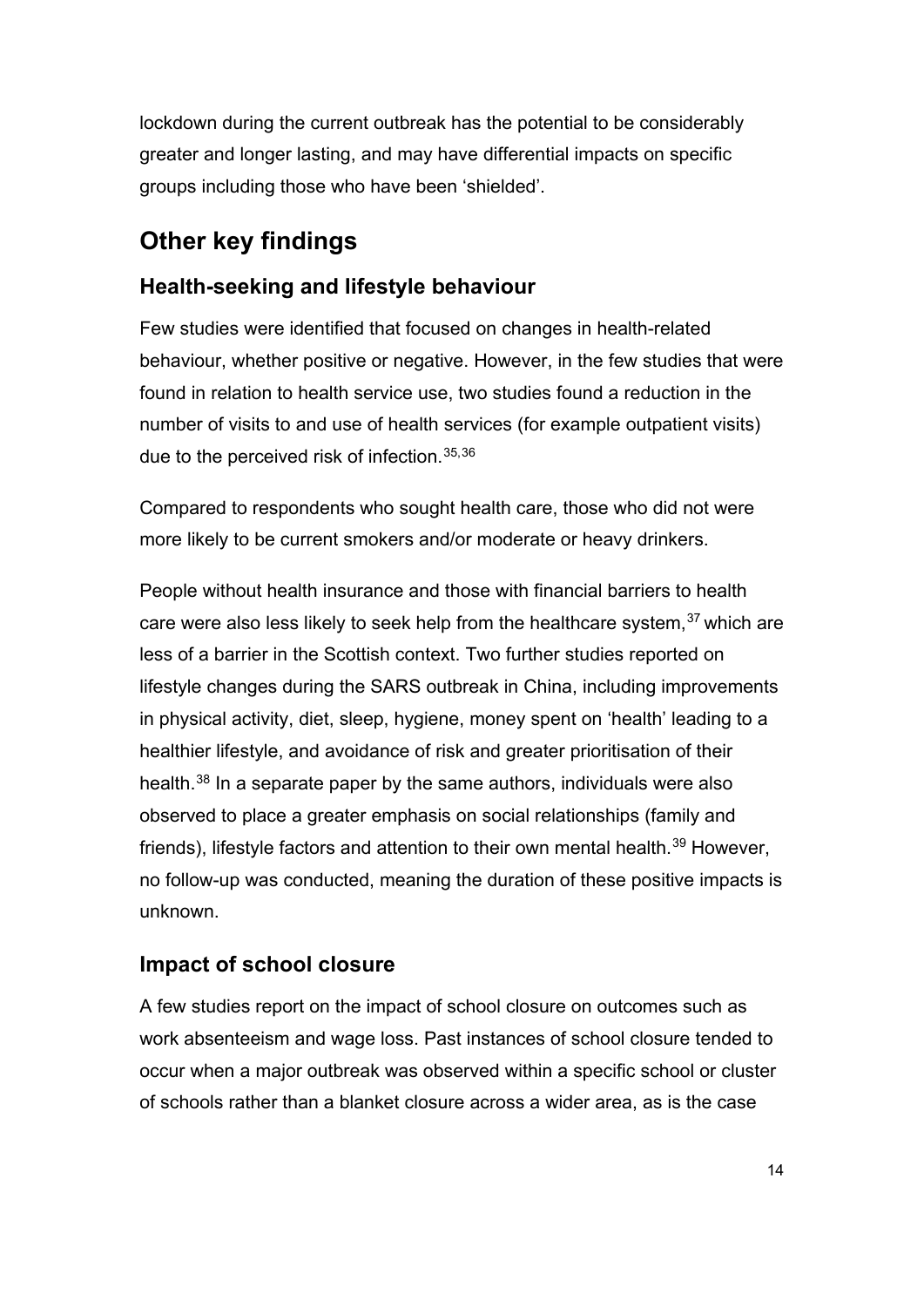during the COVID-19 pandemic. Closure tended to be for around 1 to 2 weeks until the infection had subsided which, again, is different from the present situation. While a number of impacts were observed in connection to school closures, they tended to be relatively minor; however, there is some evidence that the impact was more pronounced on individuals and families with low income or socioeconomic status.

Issues such as childcare and childcare expenses, transportation, food provision and lost income were proportionately greater among low socioeconomic groups in a 2-week school closure during the H1N1 pandemic flu in Argentina.<sup>[40](#page-31-2)</sup> Minimal impacts on work absenteeism and wage loss from school closure were seen in other countries.<sup>[41,](#page-31-3)[42](#page-31-4),[43](#page-31-5)</sup> There is some evidence that the social impact of school closures can be minimised by virtue of children still going out to others' homes, thus minimising childcare costs and wage loss. However, this may serve to compromise disease control measures which may ultimately increase the severity and duration of any outbreak event. Formal evaluation of the risks and benefits of such recommendations is required at individual, family, community and wider population levels. [44](#page-31-6),[45](#page-31-7)

#### **Individual/family economic impact**

There is a lack of evidence of economic hardship experienced by individuals and families in general, other than the short-term impact of school closure and work absenteeism affecting individuals' wages. However, where an outbreak and the public health measures such as quarantine have lasted for prolonged periods, there can be greater social and economic impacts especially among specific groups such as those in low socioeconomic positions or from minority ethnic groups. During a flu (H1N1) pandemic outbreak in the US, adverse effects were more prominent among ethnic minority groups. This may be due to having less capacity to implement infectious disease control interventions and to tolerate the social consequences of a pandemic because of systemic inequality in underlying health status and social factors, and lack of access to and use of health care. [46](#page-32-0) In other outbreaks, older workers are also reported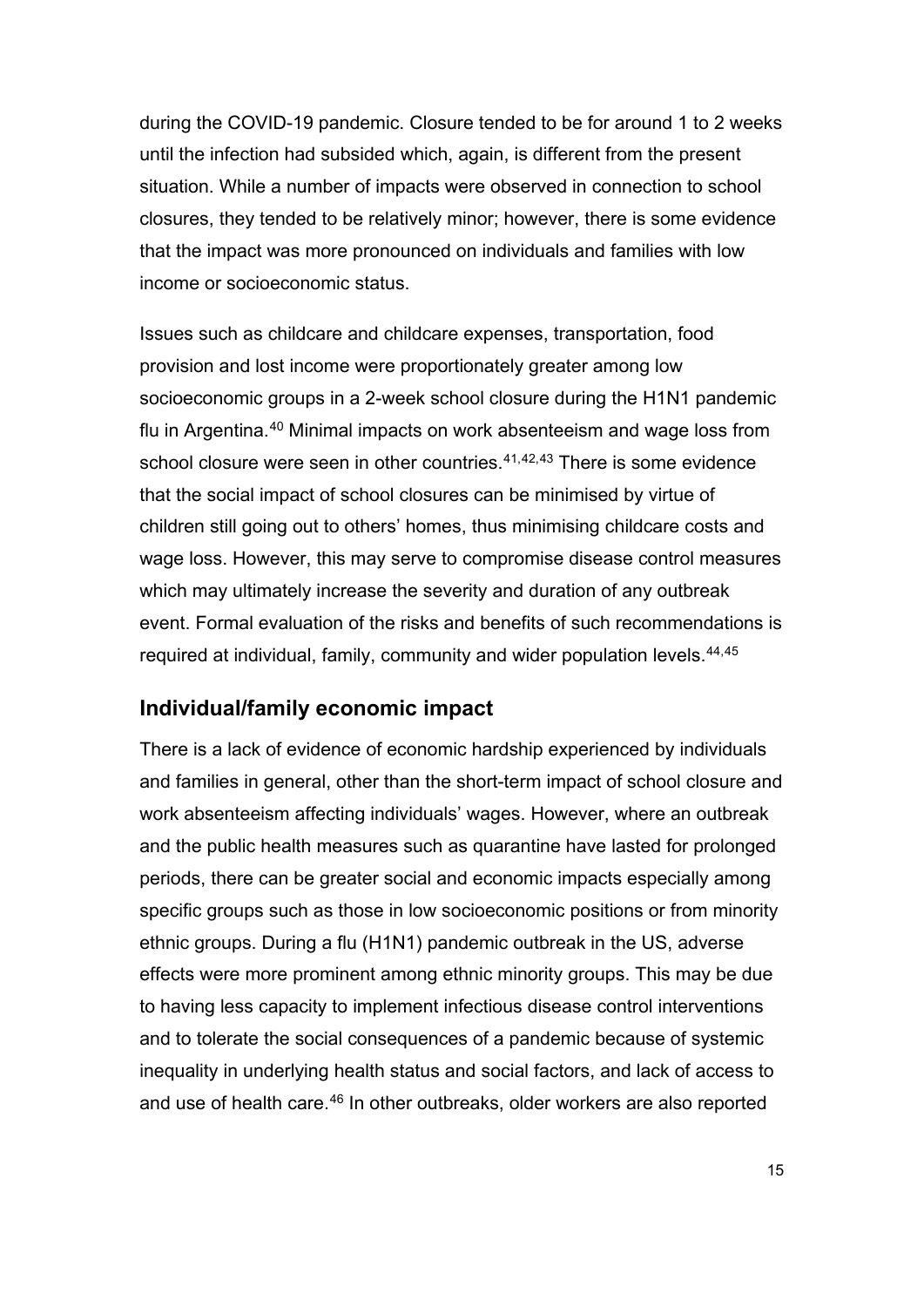at risk from economic downturns. They may experience higher involuntary unemployment and underemployment in the form of decreased working hours. [47](#page-32-1)

#### **In utero exposure and long-term impacts**

An influenza outbreak (Spanish flu) in the 1910s is known for the large numbers of lives lost, particularly among young men (in part, a consequence of military movement during and following the First World War). However, a number of retrospective studies, all from the US, have reported on long-term effects among those that were in utero at the height of this outbreak event (fetal origins hypothesis).

Adverse impacts have been reported on social, economic and health outcomes including lower education and employment attainment, lower socioeconomic status, poorer health outcomes, kidney/circulatory/pulmonary disease and hospitalisation. [48,](#page-32-2)[49](#page-32-3),[50](#page-32-4),[51,](#page-32-5)[52](#page-32-6),[53](#page-32-7) However, one long-term study on mortality rates found no difference between cohorts exposed and unexposed several decades later.<sup>[54](#page-32-8)</sup>

These findings, which tend to be modest in nature, are attributed to the impact of the flu virus on fetal development (direct impact) which may pass down through several generations, with each generation showing less adverse outcomes in health or other social outcomes. The impact may also be compounded by mothers in low socioeconomic positions (indirect impact) with little access to health care, low income and poorer education, or becoming ill and unable to provide the best care for themselves and their children.

In another study looking at childhood health and sibling outcomes, families with a child in utero during the pandemic shifted financial investments to the child's older siblings, leading to significantly higher educational attainments for these older siblings. [55](#page-33-0) The author linked adult health and educational attainment information from military enlistment records to childhood census, to examine how educational investment and health outcomes differed for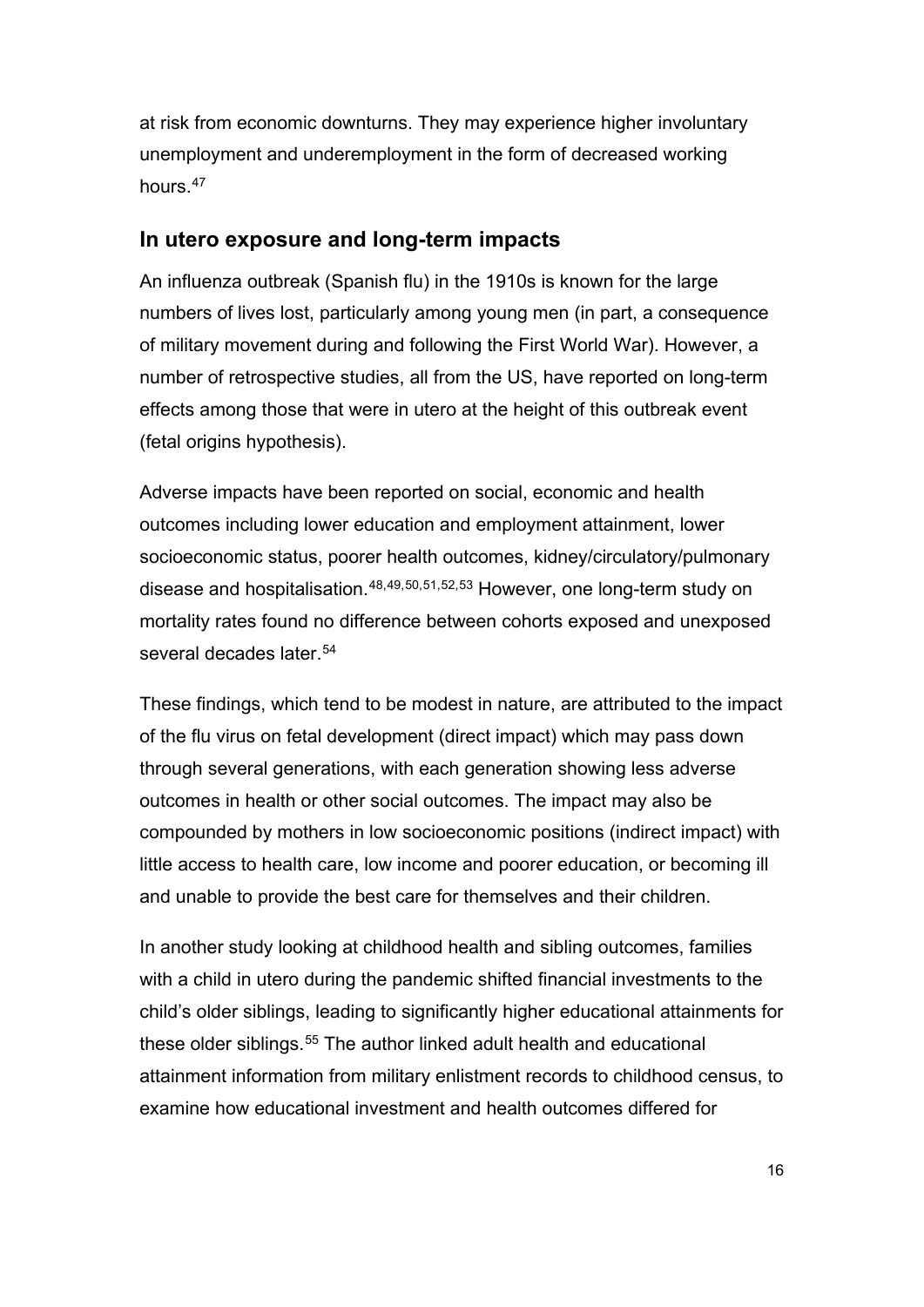individuals that had a sibling exposed to the pandemic while in utero and those individuals who did not. This potentially reflects an evolved psychological mechanism where parents adjust allocation of finite resources in response to perceived environmental risks.

#### **Gender impact**

One paper focused on applying learning from a gendered approach to biological weapons and infectious outbreaks including Ebola, SARS and other natural disease outbreaks. [56](#page-33-1) Women comprise the majority of carers and healthcare workers and so, as a group, are more likely to experience negative effects associated with these roles. In lower-income countries, women tend to be less educated, have less access to information and are less likely to attend health meetings. They may be exposed to more adverse psychiatric consequences from flu-like outbreaks as well as Ebola (see below).

One narrative review was identified that examined ways in which pandemics can affect violence towards women and children. [57](#page-33-2) This article addressed a number of pathways through which disease outbreaks may be associated with violence, such as via the stress surrounding economic insecurity and specific challenges around quarantine. This review concluded, however, that research on the links between disease outbreaks and gender-based violence is fairly sparse. More research is needed to better understand the type and extent of issues faced, as well as look at effective interventions to mitigate them.

#### **Children and adolescents**

Other than the aforementioned study by Sprang and Silman<sup>[33](#page-30-7)</sup> which reported increased mental health issues among some children, and the potential impact of short-term school closure on children's education, few studies were found that had a focus on children and young people. As such, there is very little learning from past outbreaks on the impact of long-term lockdown and school closure on children's mental health, wellbeing and educational attainment that can be applied to the current COVID-19 outbreak.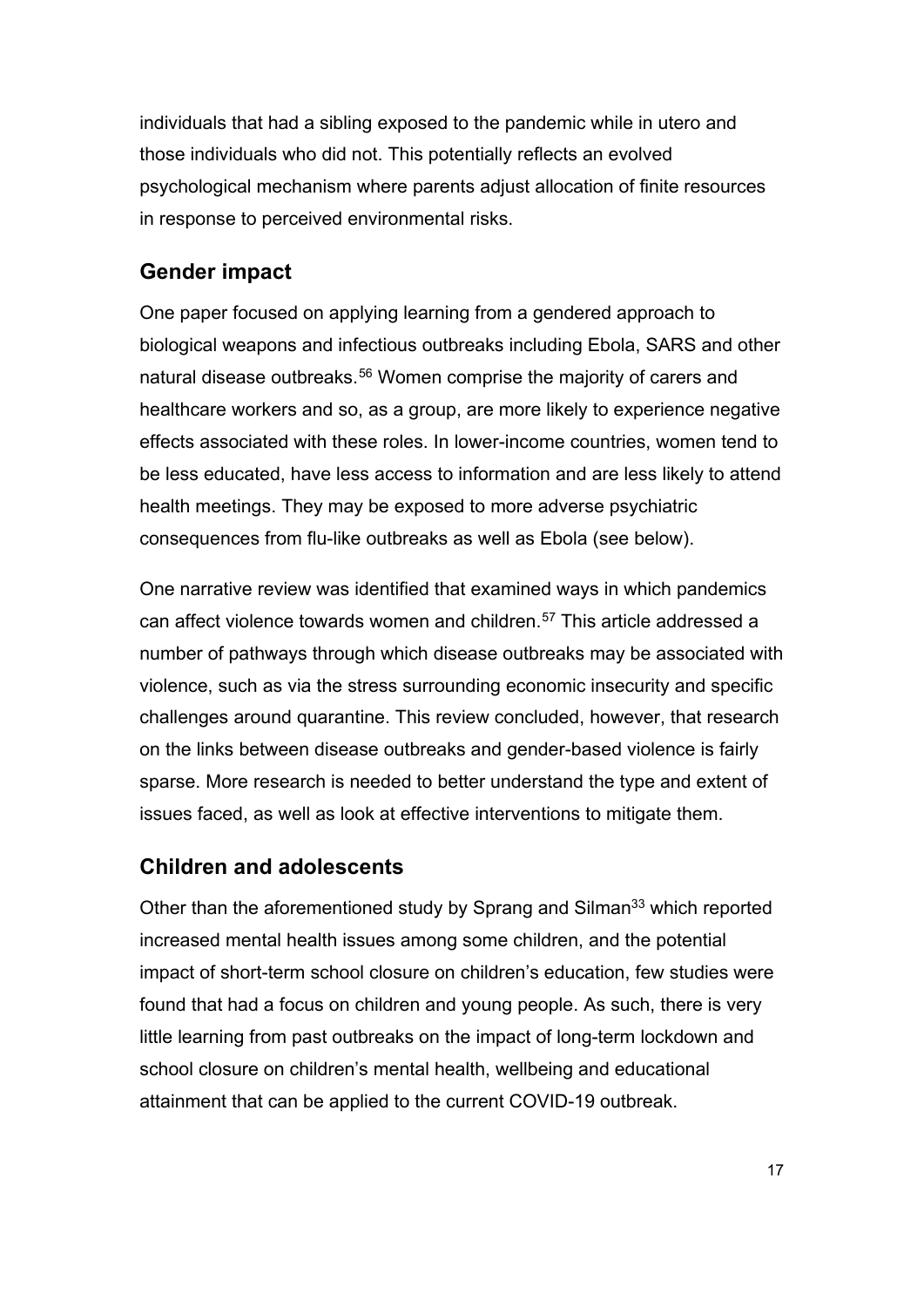### **Ebola outbreaks**

Health and social impacts from Ebola outbreaks are included in this rapid review. While Ebola is endemic in several African countries (mostly Western Africa), there are also new sporadic outbreaks either in these countries or in neighbouring ones. Although mostly affecting low- and medium-income countries, some of the learning from these outbreaks may be useful for long-term impacts from outbreaks that are qualitatively different and more similar to the current COVID-19 pandemic.

#### **Mental health impact from Ebola outbreaks**

The mental health impacts seen among individuals and communities of Ebola outbreaks reflect closely those seen with the flu and SARS/MERS outbreaks, but often on a more acute scale. This may be partly due to the conflicts and famine seen in these countries and the poor level of health care and support for dealing with casualties and longer-term impacts. In addition, absence of robust surveillance systems, poor healthcare services, unskilled healthcare workers, and poor access to and knowledge of the use of personal protective equipment compounds the devastating impact the virus can have on communities. [58](#page-33-3)

Owing to strict containment and quarantine measures imposed by governing authorities during outbreaks and the public health information provided to communities regarding the deadly nature of the virus, communities can be exposed to an 'epidemic of fear' to ensure compliance with regulations to reduce the spread of the virus. [59](#page-33-4),[60](#page-33-5),[61](#page-33-6)

Mental health issues reported among victims and healthcare workers include fear and anxiety, depression and PTSD, which are exacerbated by lack of mental health services.<sup>[62](#page-33-7),[63,](#page-34-0)[64](#page-34-1),[65](#page-34-2)</sup>

Other outcomes include orphaning of children, feelings of shame or guilt, discrimination and stigma, high mortality (including medical staff dying due to contact with patients' bodily fluids), increased workload among healthcare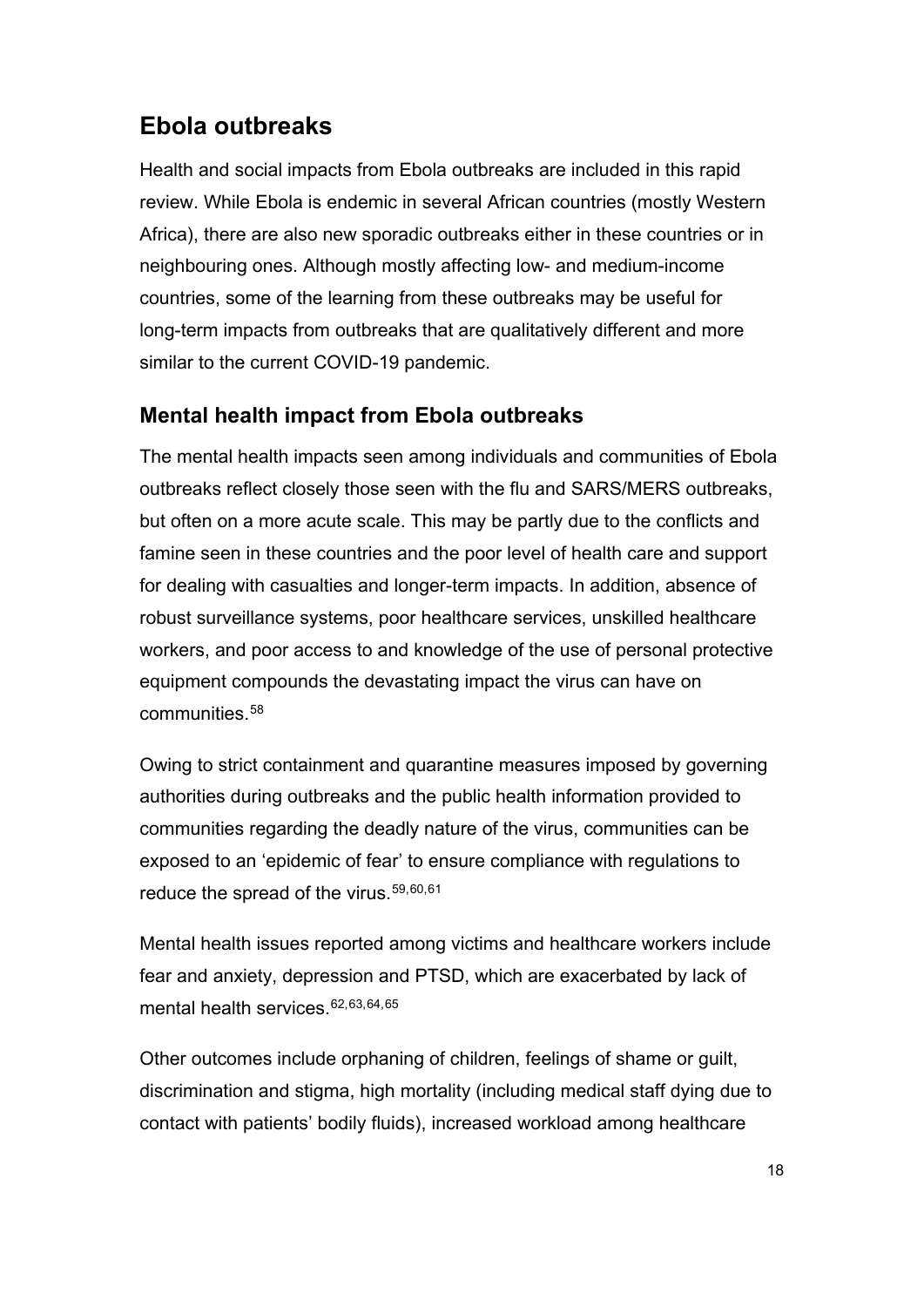workers and inadequate resources such as food and medicines. [66,](#page-34-3)[67](#page-34-4),[68](#page-34-5) Some cultural practices and beliefs, such as funeral procedures, are prohibited during outbreaks due to contamination risk from the deceased's bodily fluids. [69](#page-34-6)

Broad negative social impacts on wellbeing and relationships, not being able to care for children, and loss of family and livelihood are also widespread. Large sections of the population suffered economic hardship, mainly due to unemployment. However, increased community cohesion and supporting others during the outbreaks was also apparent. [70,](#page-34-7)[71](#page-34-8),[72](#page-35-0)

Not only are indigenous populations at risk, but health workers deployed in response to the outbreaks are also potentially at greater risk of suffering mental health issues depending on individual risk factors such as experience, education levels and previous deployment activity. [11](#page-28-2)

In summary, the impacts seen during Ebola outbreaks tend to reflect the outcomes from other outbreaks, although they are more acute due to the nature of the disease, the effect of conflict and famine, and the lack of quality healthcare provision. These studies also highlight the negative impact of poor health surveillance systems, inadequately trained health staff, overwhelmed health systems and a lack of appropriate protective equipment which individuals are trained to use.

<span id="page-20-0"></span>Aid workers, including medical personnel who are not experienced in dealing with high-risk outbreaks, may also be at greater risk of adverse mental and physical health from dealing with the traumatic consequences of the disease. This may have relevance to the current COVID-19 outbreak with non-intensive care medical staff being placed in high-risk wards and intensive care units when they have little or no experience in these surroundings and may require long-term support following their placement.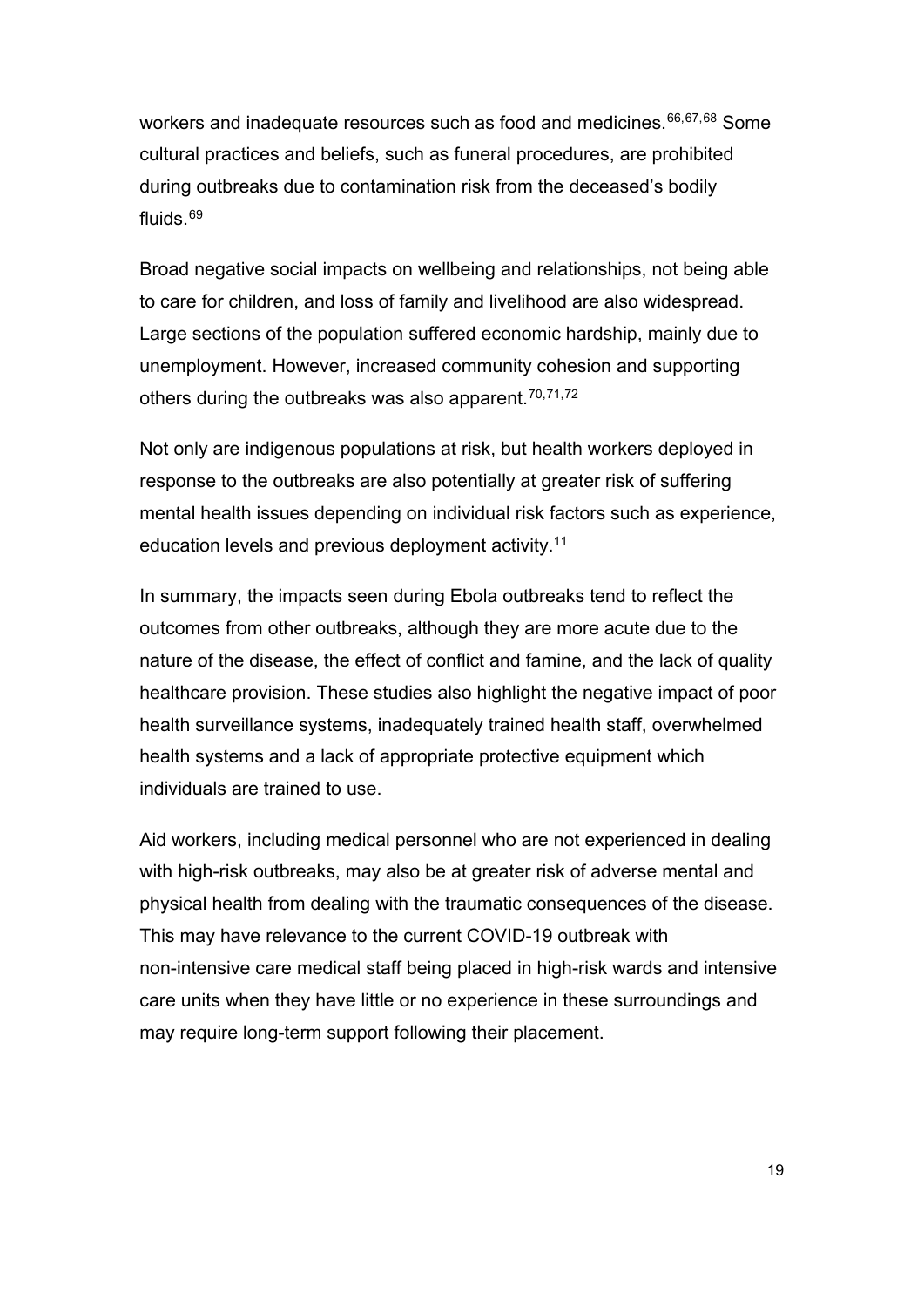# **Limitations/caveats**

A broad approach was taken for this literature review, the key purpose being to identify the range and nature of adverse health and social outcomes identified from past global infectious disease outbreaks. We did not include endemic diseases such as malaria and human immunodeficiency virus (HIV), but did include Ebola as this has seen new outbreaks in several countries, which could be relevant and transferable to the current COVID-19 outbreak in the UK. The main drawback of this broad approach is that a wide range of outcomes were observed from countries with vastly different cultural and economic circumstances which may not transfer easily to the UK.

The current COVID-19 pandemic is also unique in the scale of the outbreak, and in the responses and impacts which have arisen from 'lockdown' and physical distancing measures. The scale and duration of these measures have not been previously recorded. The current outbreak has the potential to result in greater social and economic impacts owing to substantive differences in the nature and extent of the outbreak and the outbreak control measures used.

With the exception of a few reviews or overview papers, most of the included studies were cross-sectional, with substantial variation in when data were collected (from during the outbreak to three years post outbreak). This may affect individuals' ability to self-report the outcomes of interest, and presents challenges for understanding how outcomes may change during and after the emergence of an outbreak event. In addition, the recruitment and survey methods used, response rates and measurement tools used tend to be fairly weak, adding to the limitations and robustness of the findings presented here. Many studies were also narrative in nature with general statements made about the impacts observed without supporting these with formal evidence.

A significant additional limitation with the literature identified in this rapid review is that it does not permit contrasts to be made against population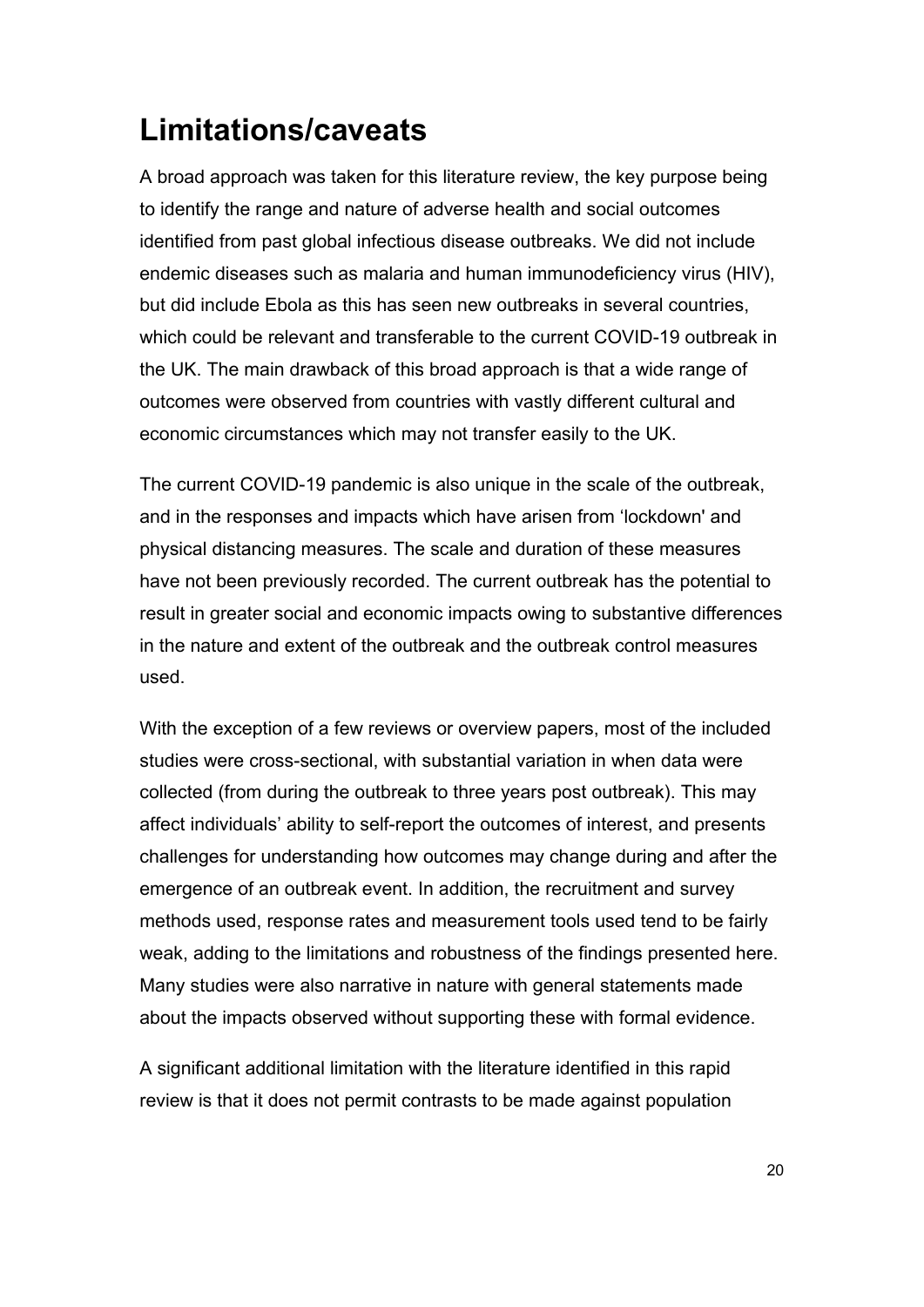baseline levels or within individuals across time. Thus, no firm conclusions can be made about the extent to which, for example, healthcare workers show increased levels of the identified symptoms because of the circumstances surrounding infectious disease outbreaks.

# <span id="page-22-0"></span>**Conclusion**

### **Relevance to current COVID-19 outbreak**

The key findings reported here tend to be similar across most of the flu and SARS/MERS outbreaks, including Ebola, which may have relevance to the current COVID-19 pandemic. Of the recent infectious outbreaks, SARS presented the most severe mental health issues such as fear and anxiety, especially among healthcare workers. These included increased workload and working in high-risk situations, as it was a new and unknown virus which affected people indiscriminately, albeit at a lower infection rate but with higher mortality than the other observed outbreaks.

Few papers examined the longer-term impacts of past outbreaks or mitigation interventions for indirect impacts. In some cases this may reflect a relatively short duration and geographical spread (limited to only a few countries) of past outbreaks, lower infection and mortality rates, and shorter duration of quarantine/social isolation measures.

### **Impact of quarantine**

Perhaps surprising is the impact of even short-duration quarantine episodes (average of 5–10 days) on individuals and families, particularly on mental health, and social and economic outcomes such as work absenteeism, wage loss and reduced employment. However, one caveat with this literature is that none of the included studies looked at longer-term lockdown as is currently seen with COVID-19. Therefore, it is difficult to extrapolate findings to the current outbreak and whether any psychological adjustment occurs during this period to reduce its impact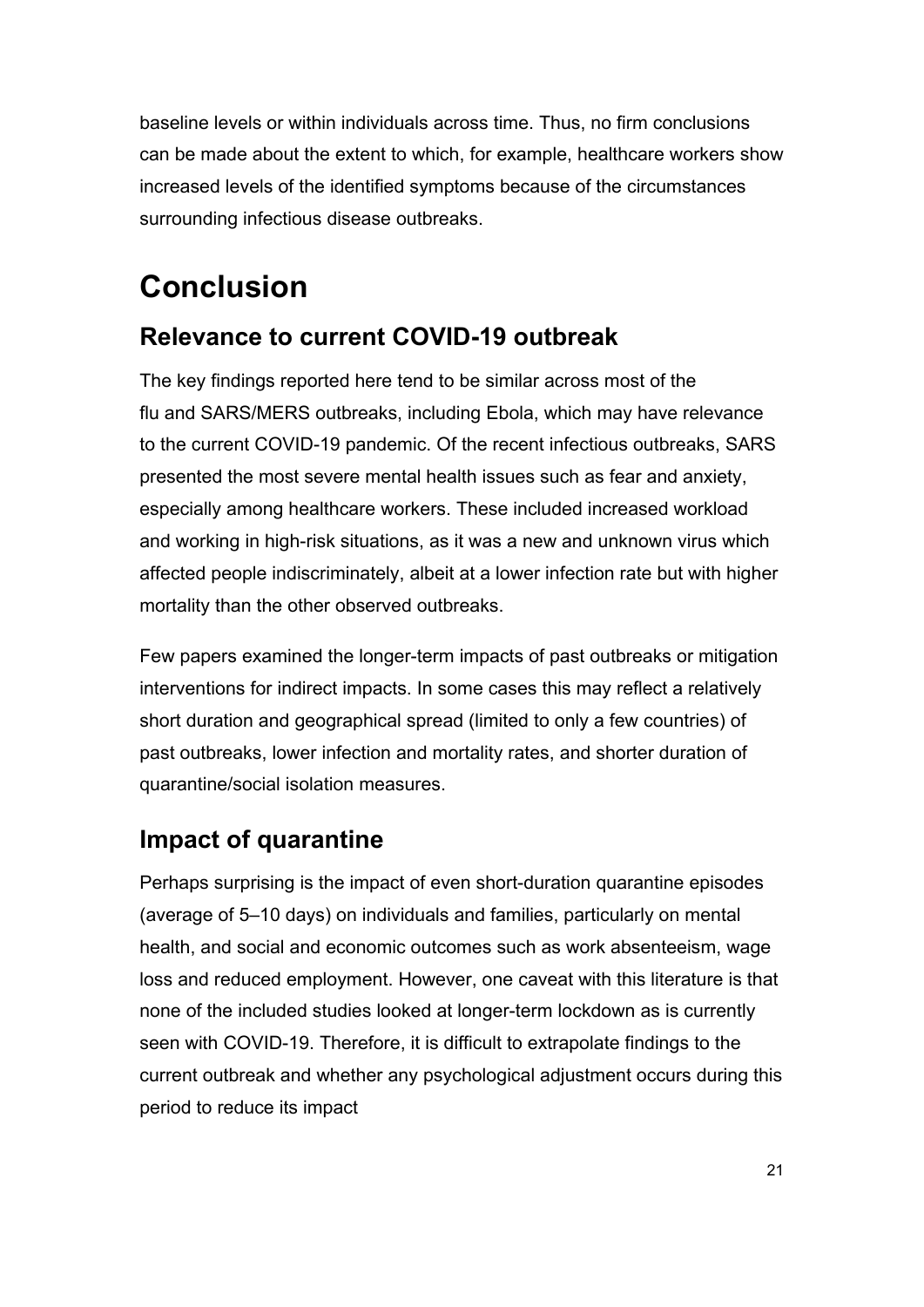### **Interventions**

One of the main areas not covered in the retrieved literature is about the interventions put in place to reduce or mitigate against short- and long-term impacts on non-communicable disease outcomes. The section below details some emergent research questions that would need to be addressed to understand the impact of the current outbreak and to guard against potential negative consequences of future outbreak events.

# <span id="page-23-0"></span>**Research questions**

### **Emergent research questions**

The unprecedented nature, extent and duration of the COVID-19 pandemic (and the associated disease control measures) means that much of the existing evidence on the impact and mitigation of previous outbreaks lacks relevance and specificity to the current context.

In addition, much of the identified literature is of poor quality, with small sample sizes and unclear representativeness (typically convenience samples rather than probabilistic stratified samples). Furthermore, the research designs do not lend themselves to making causal inferences or robust statements about differences in impacts over time or between groups of people.

As such, a series of knowledge gaps have been highlighted by this review which include but also go beyond the original research aims. These emergent questions are briefly summarised below. Addressing these questions with robust data collection and evaluation will help mitigate the impact of the ongoing COVID-19 outbreak (particularly if multiple lockdown periods should be necessary). Their consideration will also contribute to improved preparedness for future infectious disease outbreaks.

For all of the questions below it is vital to document and understand potential differences in impacts and mitigation efficacy across population groups,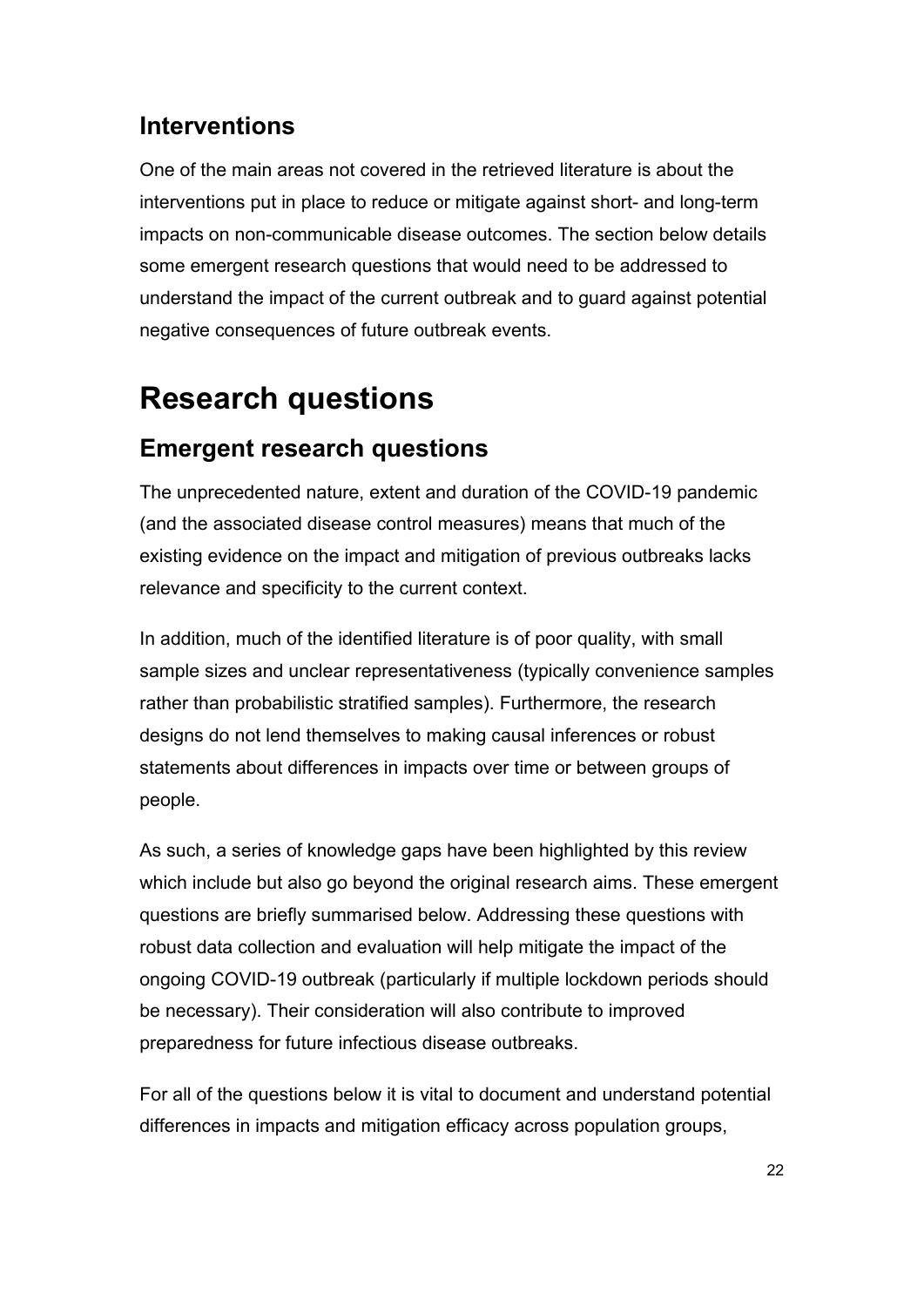particularly in terms of age, sex, socioeconomic status (including measures of employment), ethnicity and pre-existing morbidity.

- 1. What are the long-term impacts of infectious disease outbreaks on non-communicable disease outcomes?
	- a) What are the long-term impacts of COVID-19 and associated control measures on a range of non-communicable disease mental, physical and social health outcomes (for example incidence and/or prevalence of anxiety, PTSD, suicide, unemployment rates and relative poverty).
	- b) What risk and protective factors are causally associated with non-communicable disease outcomes following infectious disease outbreak events? What is their population prevalence, what is the strength of association and how modifiable are they?
- 2. What is the long-term effectiveness of specific measures taken to mitigate the consequences of infectious disease control (for example access to job retention schemes) on non-communicable disease outcomes and their determinants?

### **Other potential questions**

- 1. Is there any evidence that known socioecological determinants of health are more or less associated with non-communicable disease outcomes in the context of an infectious disease outbreak?
- 2. What existing non-communicable disease interventions may represent particularly cost-effective uses of public funds in recovering from the COVID-19 pandemic?
- 3. What evidence is there of widening in income inequalities following outbreak events such as COVID-19?
- 4. What evidence is there of widening of socioeconomic inequalities in health outcomes following outbreak events such as COVID-19?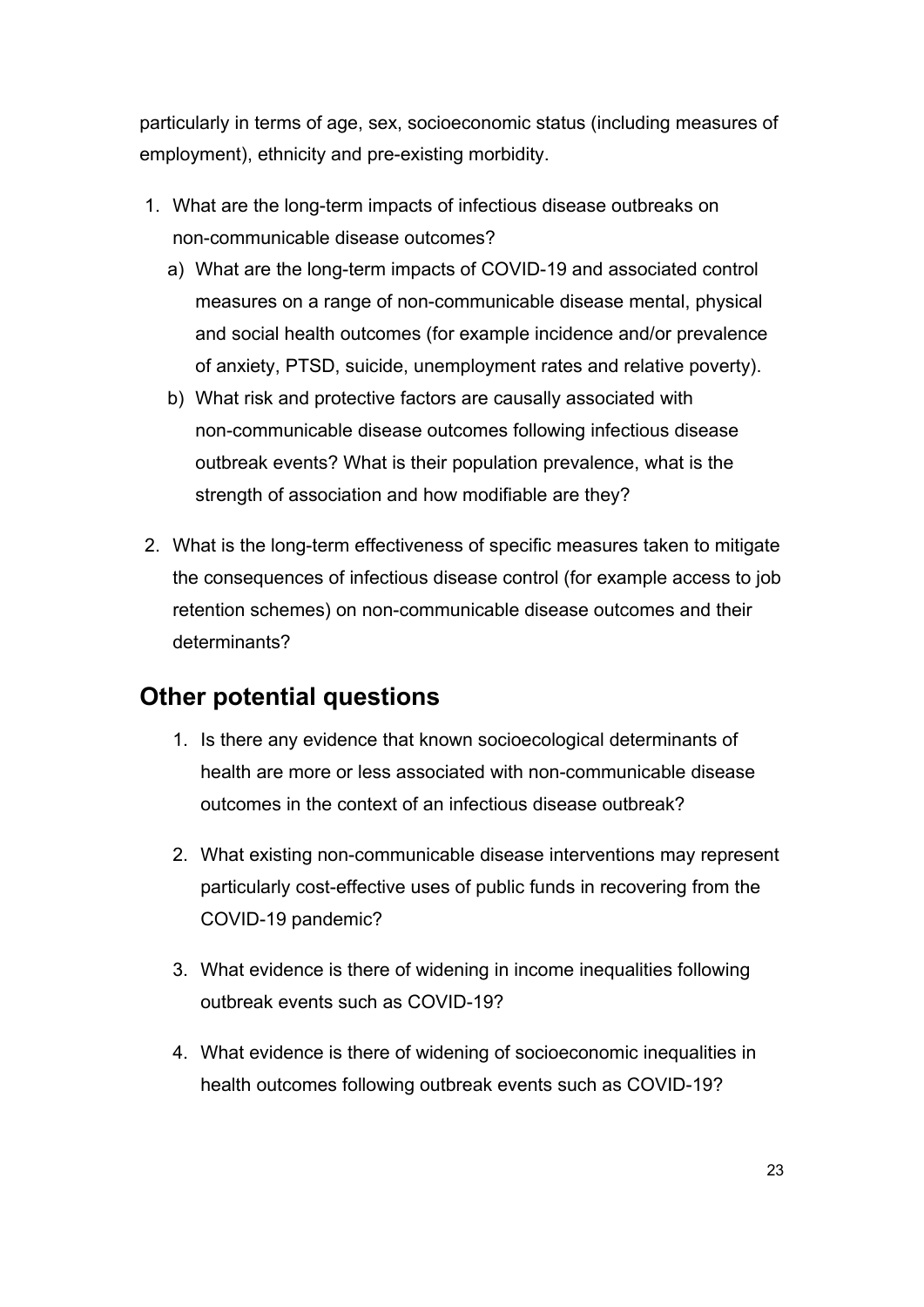5. Is there a lasting impact on non-communicable health outcomes of being in utero/neonate during an infectious disease outbreak? Can we untangle the potential biological/epigenetic effects from those that are due to socioecological factors (such as parents' employment sector/status, family structure)?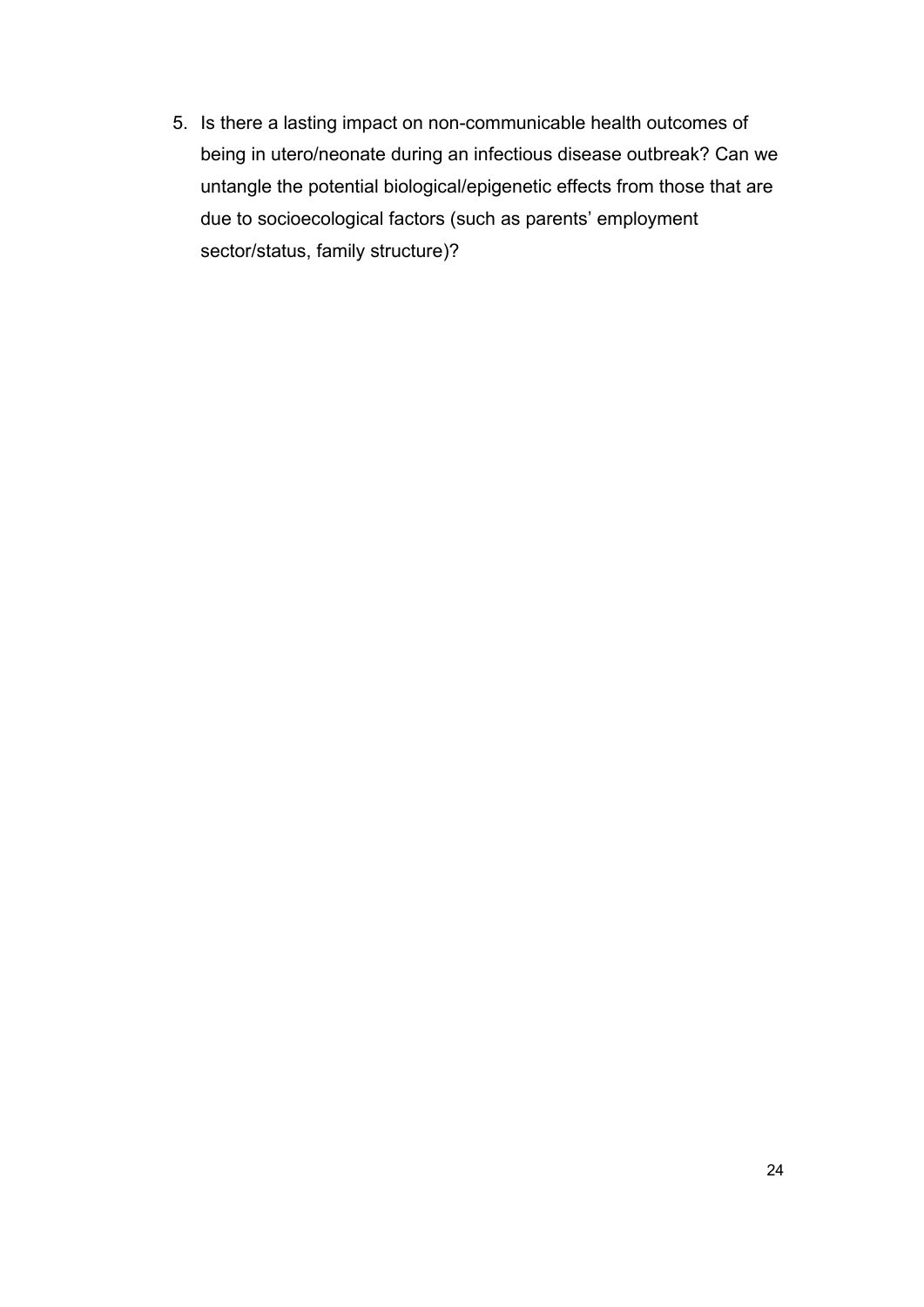# <span id="page-26-0"></span>**Appendix 1: Key outbreaks covered in this review**

1918 influenza pandemic ('Spanish flu'). Influenza A virus subtype H1N1: 17–100 million deaths worldwide.

2002–04 Severe acute respiratory syndrome (SARS) outbreak. SARSr-CoV-1: 774 deaths worldwide.

2009 swine flu pandemic. Influenza A virus subtype H1N1: 151,700– 575,400 deaths worldwide.

2012 Middle East respiratory syndrome outbreak. MERS-CoV: 862 deaths worldwide.

2004 – present. Five major outbreaks of Ebola in African countries (mainly Western Africa): Over 11,000 deaths from all outbreaks.

2019 – present. COVID-19. SARS-CoV-2: Over 900,000 deaths (data from 10 September 2020).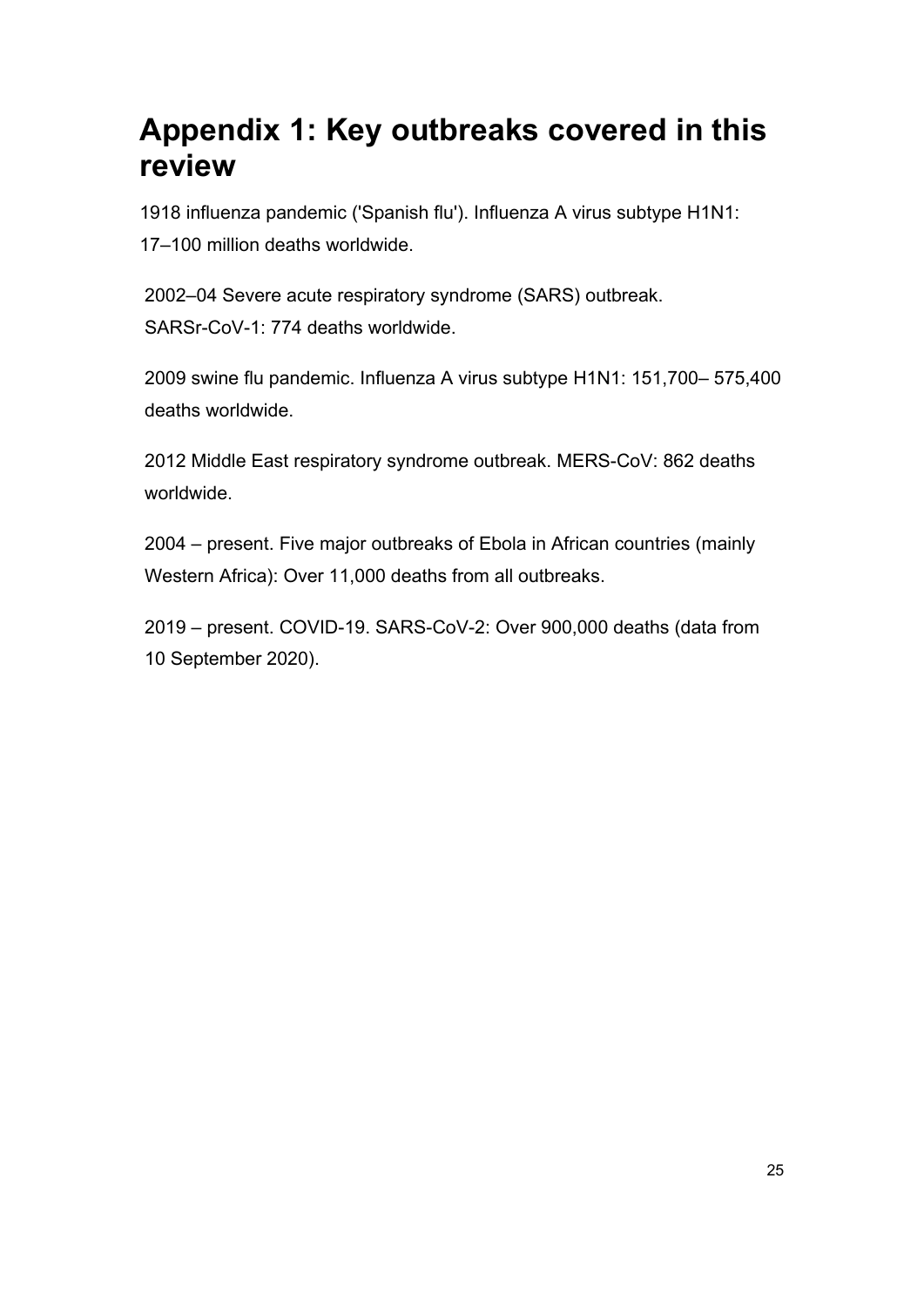## <span id="page-27-0"></span>**References**

-

<span id="page-27-1"></span><sup>1</sup> Douglas M et al. Mitigating the wider health effects of COVID-19 pandemic response. BMJ (Clinical Research Ed) 2020;369:1557.

<span id="page-27-2"></span><sup>2</sup> Bernstein M, Hawryluck L. Challenging beliefs and ethical concepts: The collateral damage of SARS. Critical Care 2003;7(4):269–271.

<span id="page-27-3"></span> $3$  Lung F-W et al. Mental symptoms in different health professionals during the SARS attack: A follow-up study. The Psychiatric Quarterly 2009;80(2): 107–116.

<span id="page-27-4"></span><sup>4</sup> Wu P et al. The psychological impact of the SARS epidemic on hospital employees in China: Exposure, risk perception, and altruistic acceptance of risk. Canadian Journal of Psychiatry 2009;54(5):302–311.

<span id="page-27-5"></span><sup>5</sup> Styra R et al. Impact on health care workers employed in high-risk areas during the Toronto SARS outbreak. Journal of Psychosomatic Research 2008;64(2):177–183.

<span id="page-27-6"></span><sup>6</sup> Maunder RG et al. Long-term psychological and occupational effects of providing hospital healthcare during SARS outbreak. Emerging Infectious Diseases 2006;2(12):1924–1932.

<span id="page-27-7"></span><sup>7</sup> Rankin J. Godzilla in the corridor: The Ontario SARS crisis in historical perspective. Intensive and Critical Care Nursing 2006;22:130–137.

<span id="page-27-8"></span><sup>8</sup> Goulia P et al. General hospital staff worries, perceived sufficiency of information and associated psychological distress during the A/H1N1 influenza pandemic. BMC Infectious Diseases 2010;10:322.

<span id="page-27-9"></span><sup>9</sup> Douglas PK et al. Preparing for pandemic influenza and its aftermath: mental health issues considered. International Journal of Emergency Mental Health 2009;11(3):137–144.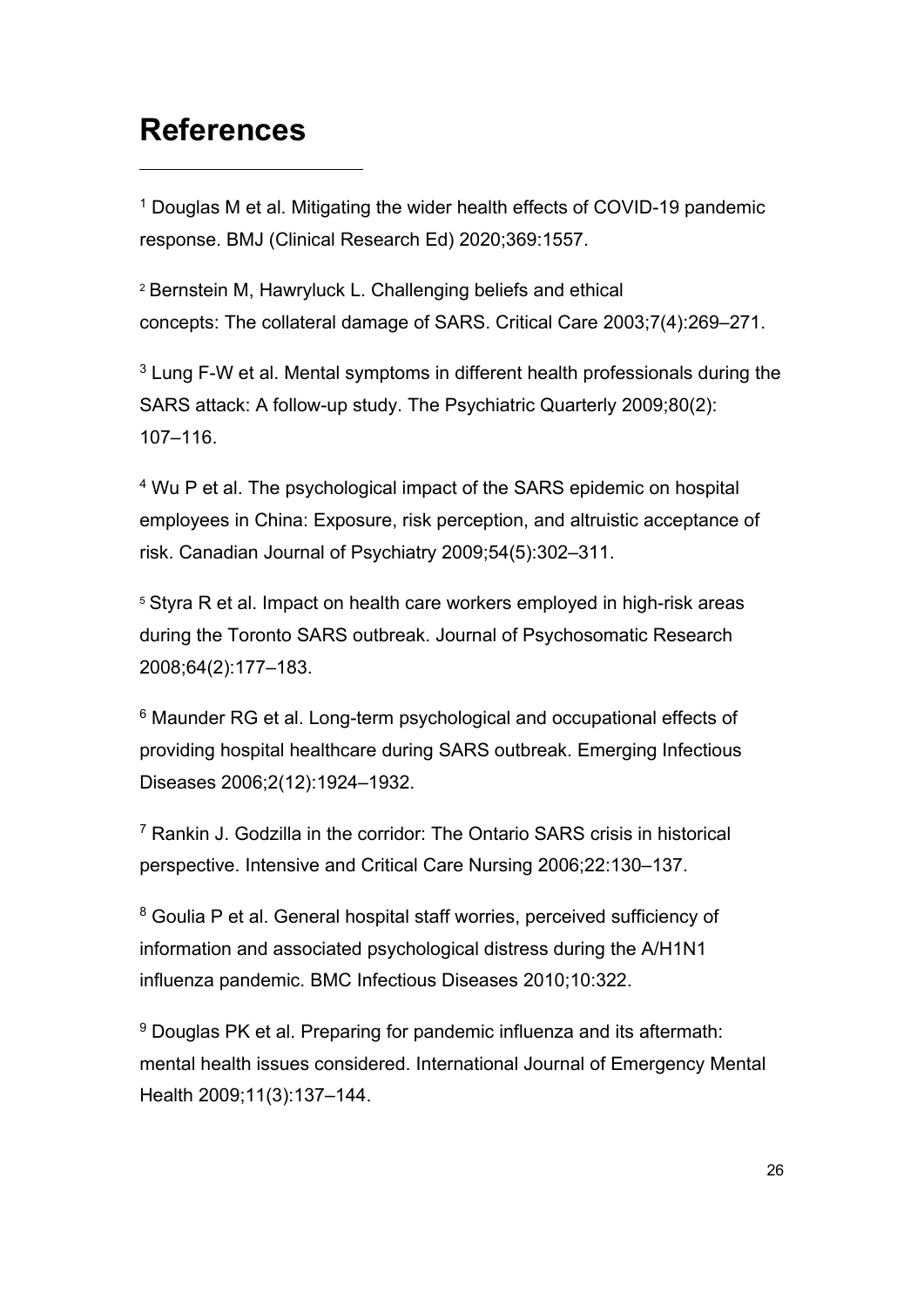<span id="page-28-2"></span><span id="page-28-0"></span><sup>10</sup> Vinck L et al. Impact of the 2009 influenza A (H1N1) pandemic on public health workers in the Netherlands. Euro Surveillance: Bulletin Europeen sur les Maladies Transmissibles European Communicable Disease Bulletin 2011;16(7).

<span id="page-28-1"></span><sup>11</sup> Vyas KJ et al. Psychological impact of deploying in support of the U.S. response to Ebola: A systematic review and meta-analysis of past outbreaks. Military Medicine 2016;181(11):e1515–e1531.

<span id="page-28-3"></span><sup>12</sup> Chua SE et al. Stress and psychological impact on SARS patients during the outbreak. Canadian Journal of Psychiatry – Revue Canadienne de Psychiatrie 2004;49(6):385–390.

<span id="page-28-4"></span><sup>13</sup> Qiu W et al. The pandemic and its impacts. Health, Culture and Society 2017;9(0):1–11.

<span id="page-28-5"></span><sup>14</sup> Elizarrarás-Rivas J et al. Psychological response of family members of patients hospitalised for influenza A/H1N1 in Oaxaca, Mexico. BMC Psychiatry 2010;10:104.

<span id="page-28-6"></span><sup>15</sup> Anon. Fear of avian influenza is a double-edged sword. The Lancet 2005;366(9499):1751.

<span id="page-28-7"></span><sup>16</sup> Eysenbach G. SARS and population health technology. Journal of Medical Internet Research 2003;5(2):e14

<span id="page-28-8"></span> $17$  Jiang X et al. The perceived threat of SARS and its impact on precautionary actions and adverse consequences: A qualitative study among Chinese communities in the United Kingdom and the Netherlands. International Journal of Behavioral Medicine 2009;16(1):58–67

<span id="page-28-9"></span><sup>18</sup> Ko C-H et al. Psychosocial impact among the public of the severe acute respiratory syndrome epidemic in Taiwan. Psychiatry and Clinical Neurosciences 2006;60(4):397–403.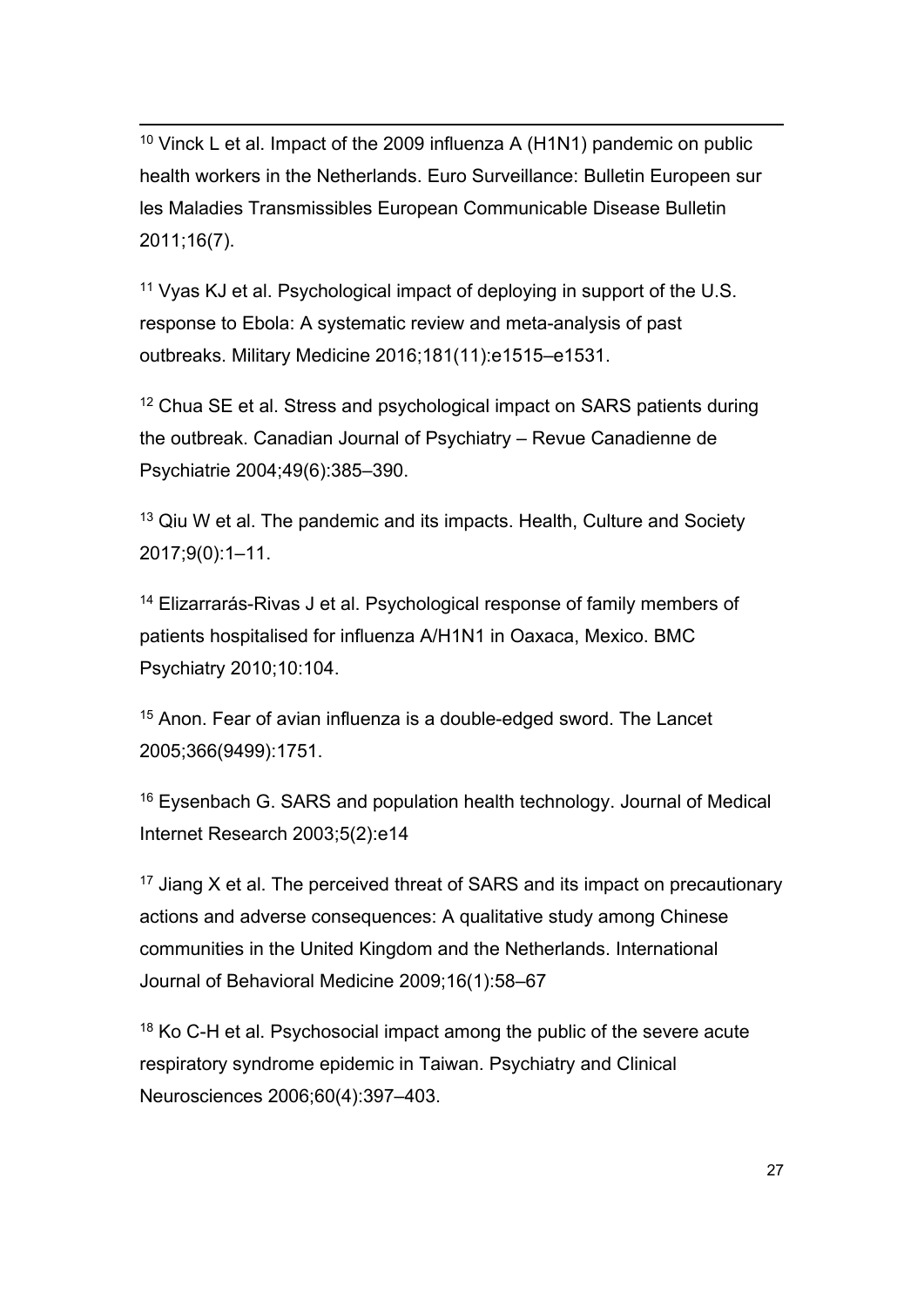<span id="page-29-0"></span><sup>19</sup> Phua K-L. Lee LK. Meeting the challenge of epidemic infectious disease outbreaks: An agenda for research. Journal of Public Health Policy 2005;26(1):122–132.

<span id="page-29-1"></span> $20$  Blendon RJ et al. The public's response to severe acute respiratory syndrome in Toronto and the United States. Clinical infectious diseases : an official publication of the Infectious Diseases Society of America 2004;38(7):925–31.

<span id="page-29-2"></span><sup>21</sup> Bloom DE, Cadarette D. Infectious disease threats in the twenty-first century: Strengthening the global response. Frontiers in Immunology 2019;10:p.549.

<span id="page-29-3"></span><sup>22</sup> Zheng G, Jimba M, Wakai S, Exploratory study on psychosocial impact of the severe acute respiratory syndrome (SARS) outbreak on Chinese students living in Japan. Asia-Pacific Journal of Public Health 2005;17(2):124–129.

<span id="page-29-4"></span> $23$  Liu X et al. Depression after exposure to stressful events: Lessons learned from the severe acute respiratory syndrome epidemic. Comprehensive Psychiatry 2012;53(1):15–23.

<span id="page-29-5"></span><sup>24</sup> Pfefferbaum B et al. The H1N1 crisis: A case study of the integration of mental and behavioral health in public health crises. Disaster Medicine and Public Health Preparedness 2012;6(1):67–71.

<span id="page-29-6"></span><sup>25</sup> Chen J et al. Long-term outcomes in survivors of epidemic influenza. A (H7N9) virus infection. Scientific Reports 2017;7(1):17275.

<span id="page-29-7"></span><sup>26</sup> Batawi S et al. Quality of life reported by survivors after hospitalization for Middle East respiratory syndrome (MERS). Health and Quality of Life Outcomes 2019;17(1):101.

<span id="page-29-8"></span> $27$  Chan SMS et al. Elderly suicide and the 2003 SARS epidemic in Hong Kong. International Journal of Geriatric Psychiatry 2006;21(2):13–118.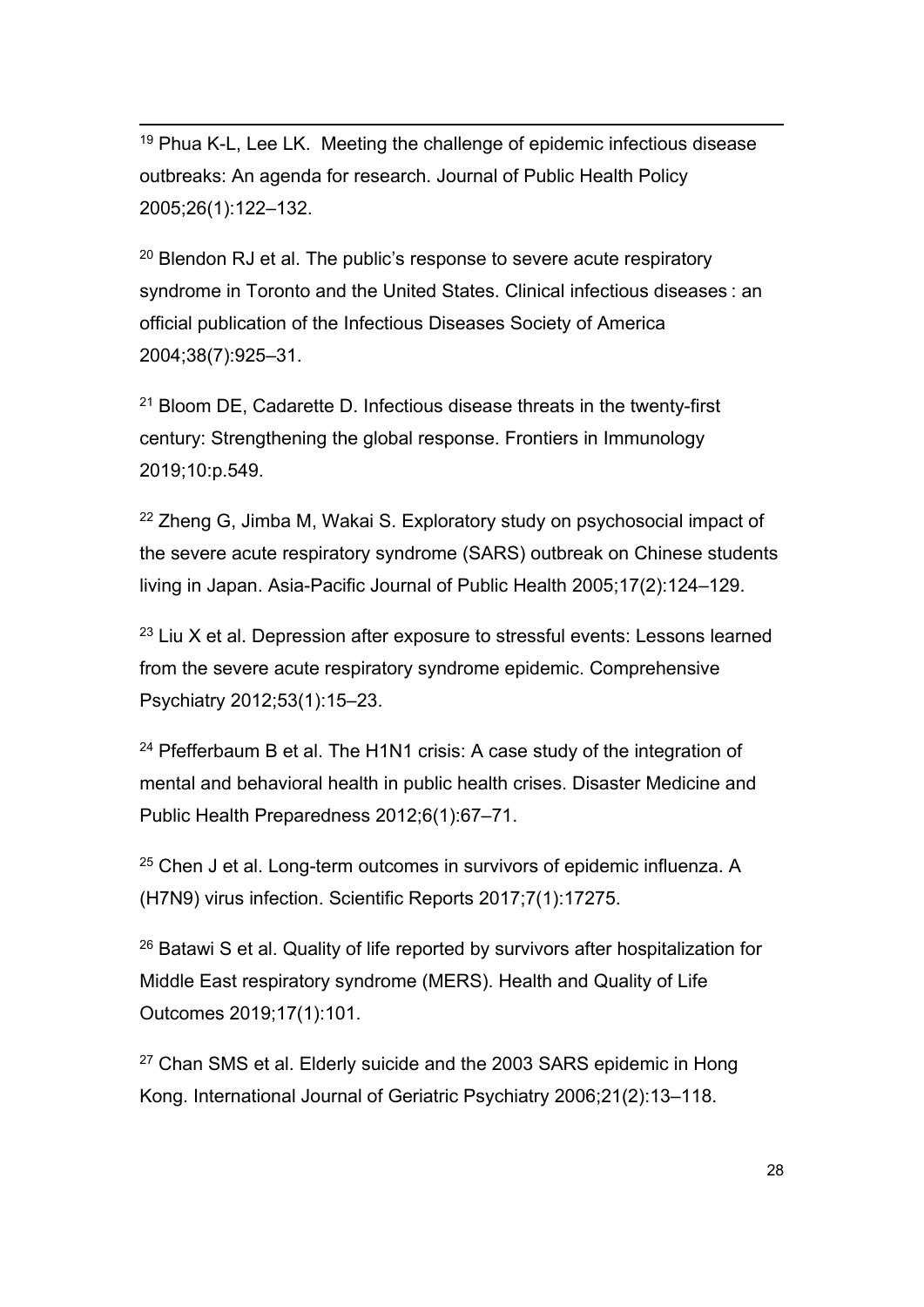<span id="page-30-7"></span><span id="page-30-0"></span> 28 Cheung YT, Chau PH, Yip PSF. A revisit on older adults suicides and Severe Acute Respiratory Syndrome (SARS) epidemic in Hong Kong. International Journal of Geriatric Psychiatry 2008;23(12):1231–1238.

<span id="page-30-1"></span> $29$  Brooks SK et al. The psychological impact of quarantine and how to reduce it: rapid review of the evidence. The Lancet 2020;395(10227):912–920.

<span id="page-30-2"></span><sup>30</sup> Hawryluck L et al. SARS control and psychological effects of quarantine, Toronto, Canada. Emerging Infectious Diseases 2004;10(7):1206–1212.

<span id="page-30-3"></span><sup>31</sup> Kavanagh AM et al. Leave entitlements, time off work and the household financial impacts of quarantine compliance during an H1N1 outbreak. BMC Infectious Diseases 2012;12:311

<span id="page-30-4"></span><sup>32</sup> Reynolds DL et al. Understanding, compliance and psychological impact of the SARS quarantine experience. Epidemiology and Infection 2008;136(7):997–1007.

<span id="page-30-5"></span><sup>33</sup> Sprang G, Silman M. Post-traumatic stress disorder in parents and youth after health-related disasters. Disaster Medicine and Public Health Preparedness 2013;7(1):105–110.

<span id="page-30-6"></span><sup>34</sup> DiGiovanni C et al. Factors influencing compliance with quarantine in Toronto during the 2003 SARS outbreak. Biosecurity and Bioterrorism: Biodefense Strategy, Practice, and Science 2004;2(4):265–272.

<span id="page-30-8"></span><sup>35</sup> Bennett D, Chiang CF, Malani A. Learning during a crisis: The SARS epidemic in Taiwan. Journal of Development Economics 2015;112:1–18.

<span id="page-30-9"></span><sup>36</sup> Chang HJ et al. The impact of the SARS epidemic on the utilization of medical services: SARS and the fear of SARS. American Journal of Public Health 2004;94(4):562–564.

<span id="page-30-10"></span><sup>37</sup> Biggerstaff M et al. Impact of medical and behavioural factors on influenza-like illness, healthcare-seeking, and antiviral treatment during the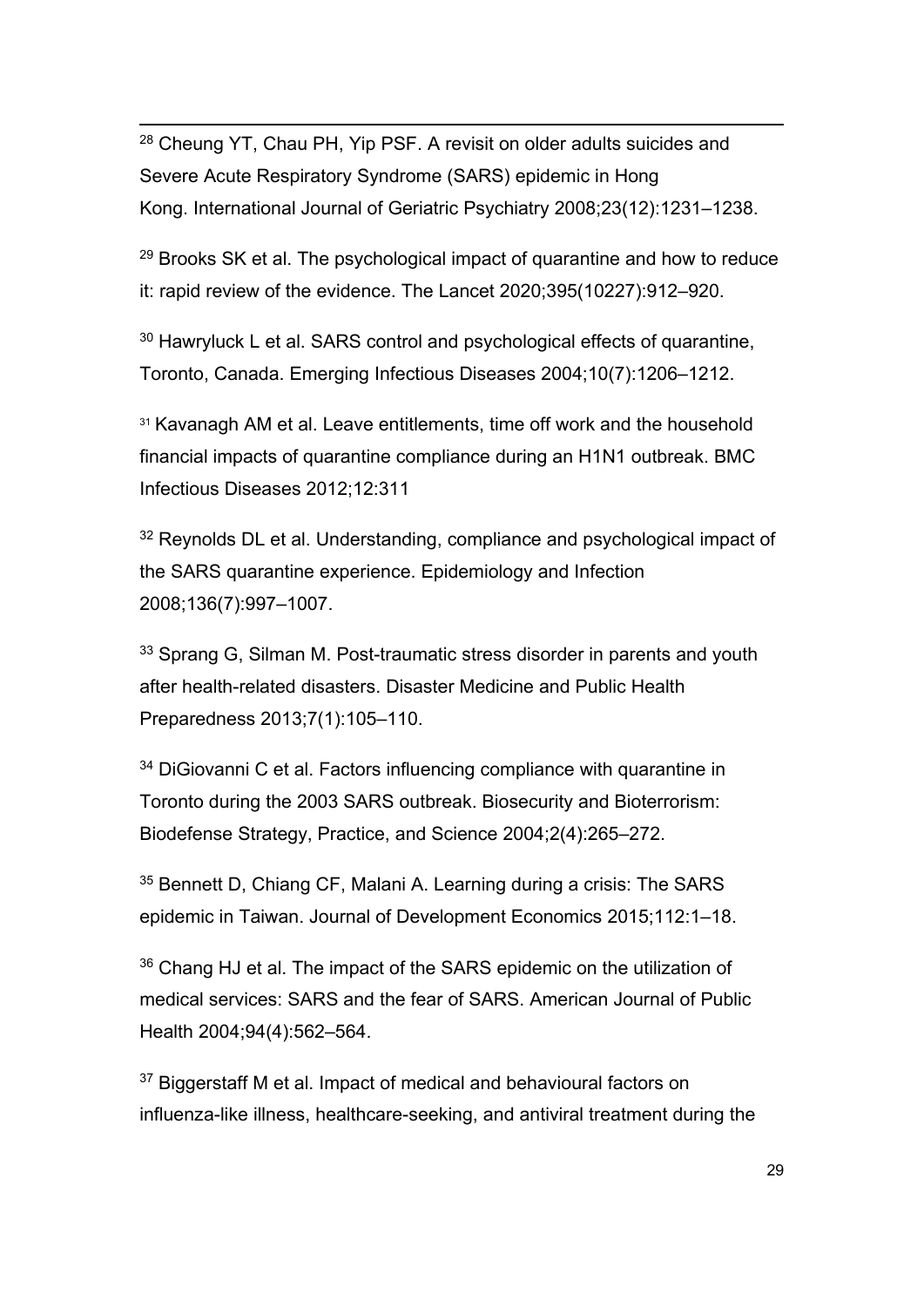-2009 H1N1 pandemic: USA, 2009–2010. Epidemiology and Infection 2014;142(1):114–125.

<span id="page-31-0"></span><sup>38</sup> Lau JTF et al. Impacts of SARS on health-seeking behaviours in general population in Hong Kong. Preventive Medicine 2005;41(2):454–462.

<span id="page-31-1"></span><sup>39</sup> Lau JTF et al. Positive mental health-related impacts of the SARS epidemic on the general public in Hong Kong and their associations with other negative impacts. The Journal of Infection 2006;53(2):114–124.

<span id="page-31-2"></span><sup>40</sup> Basurto-Dávila R et al. 2013. Household economic impact and attitudes toward school closures in two cities in Argentina during the 2009 influenza A (H1N1) pandemic. Influenza and Other Respiratory Viruses 2013:7(6): 1308–1315.

<span id="page-31-3"></span><sup>41</sup> Chen W-C et al. Social and economic impact of school closure resulting from pandemic influenza A/H1N1. The Journal of Infection 2011;62(3): 200–203.

<span id="page-31-4"></span><sup>42</sup> Borse RH et al. Closing schools in response to the 2009 pandemic influenza A H1N1 virus in New York City: Economic impact on households. Clinical Infectious Diseases 2011;52(Suppl 1):S168–172.

<span id="page-31-5"></span><sup>43</sup> Marchisio P et al. Clinical and socioeconomic impact of pediatric seasonal and pandemic influenza. Human vaccines & Immunotherapeutics 2012;8(1):17–20.

<span id="page-31-6"></span><sup>44</sup> Mizumoto K, Yamamoto T, Nishiura H. Contact behaviour of children and parental employment behaviour during school closures against the pandemic influenza A (H1N1-2009) in Japan. The Journal of International Medical Research 2013;41(3):716–724.

<span id="page-31-7"></span><sup>45</sup> Brooks SK, Smith LE et al. The impact of unplanned school closure on children's social contact: rapid evidence review. Euro Surveillance 2020;25(13).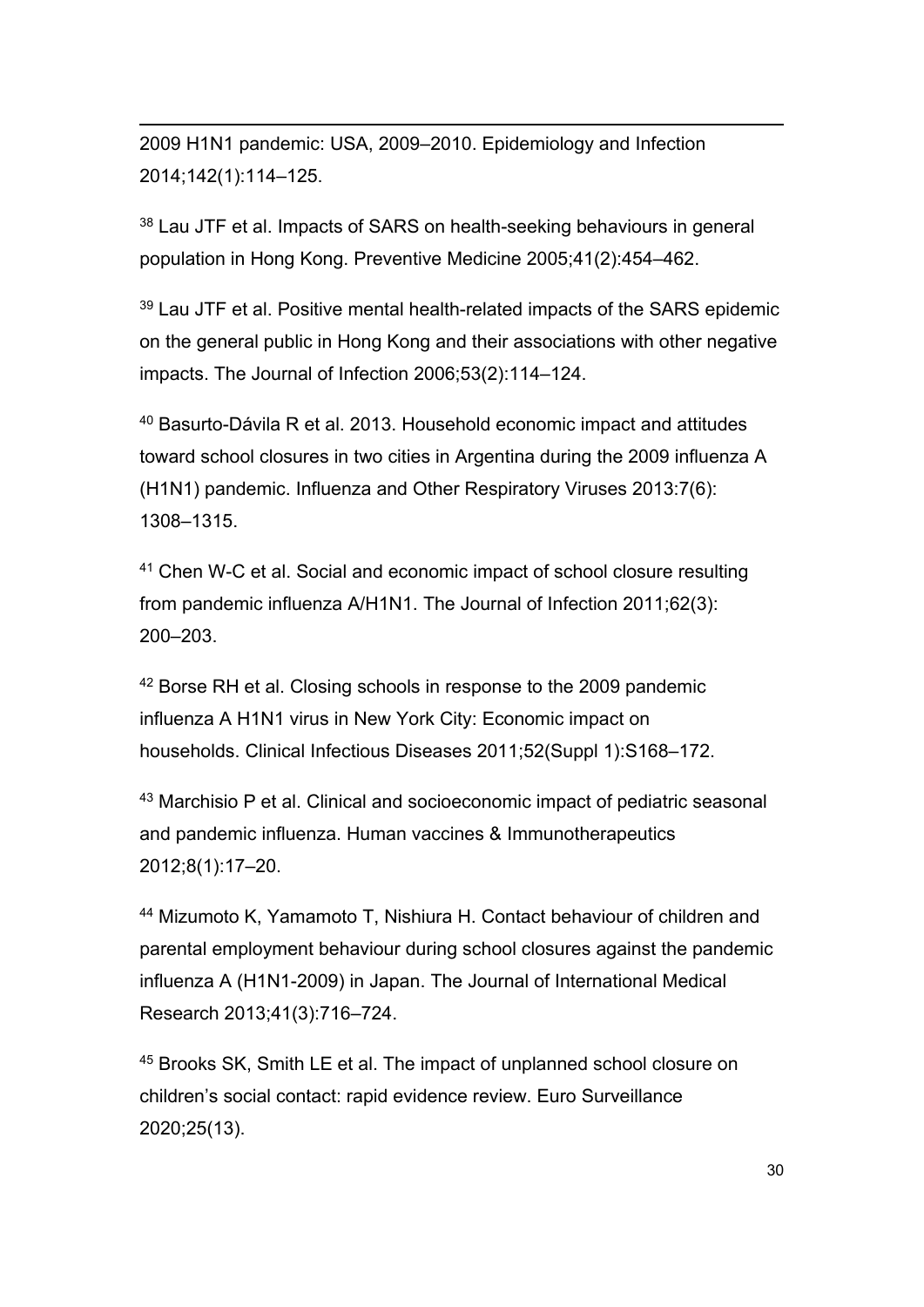<span id="page-32-0"></span> 46 Hutchins SS et al. Protection of racial/ethnic minority populations during an influenza pandemic. American Journal of Public Health 2009;99(Suppl 2):S261–70.

<span id="page-32-1"></span><sup>47</sup> Lee A, Cho J. The impact of epidemics on labour market: identifying victims of the Middle East Respiratory Syndrome in the Korean labour market. International Journal for Equity in Health 2016;15(1):196.

<span id="page-32-2"></span><sup>48</sup> Lin M-J, Liu EM. Does in utero exposure to Illness matter? The 1918 influenza epidemic in Taiwan as a natural experiment. Journal of Health Economics 2014;37:152–163.

<span id="page-32-3"></span><sup>49</sup> Cook CJ, Fletcher JM, Forgues A. Multigenerational effects of early-life health shocks. Demography 2019;56(5):1855–1874.

<span id="page-32-4"></span><sup>50</sup> Helgertz J, Bengtsson T, 2019. The long-lasting influenza: The impact of fetal stress during the 1918 influenza pandemic on socioeconomic attainment and health in Sweden, 1968-2012. Demography 2019;56(4):1389–1425.

<span id="page-32-5"></span><sup>51</sup> Acquah JK, Dahal R, Sloan FA. 1918 influenza pandemic: In utero exposure in the United States and long-term impact on hospitalizations. American Journal of Public Health 2017;107(9):1477–1483.

<span id="page-32-6"></span><sup>52</sup> Almond D, Mazumder B. The 1918 influenza pandemic and subsequent health outcomes: an analysis of SIPP data. American Economic Review 2005;95(2):258–262.

<span id="page-32-7"></span>53 Almond D. Is the 1918 influenza pandemic over? Long-term effects of in utero influenza exposure in the post‐1940 US population. Journal of Political Economy 2006;114(4):672–712.

<span id="page-32-8"></span><sup>54</sup> Wilson N et al. Did exposure to a severe outbreak of pandemic influenza in 1918 impact on long-term survival? Epidemiology and Infection 2016;144(15):3166–3169.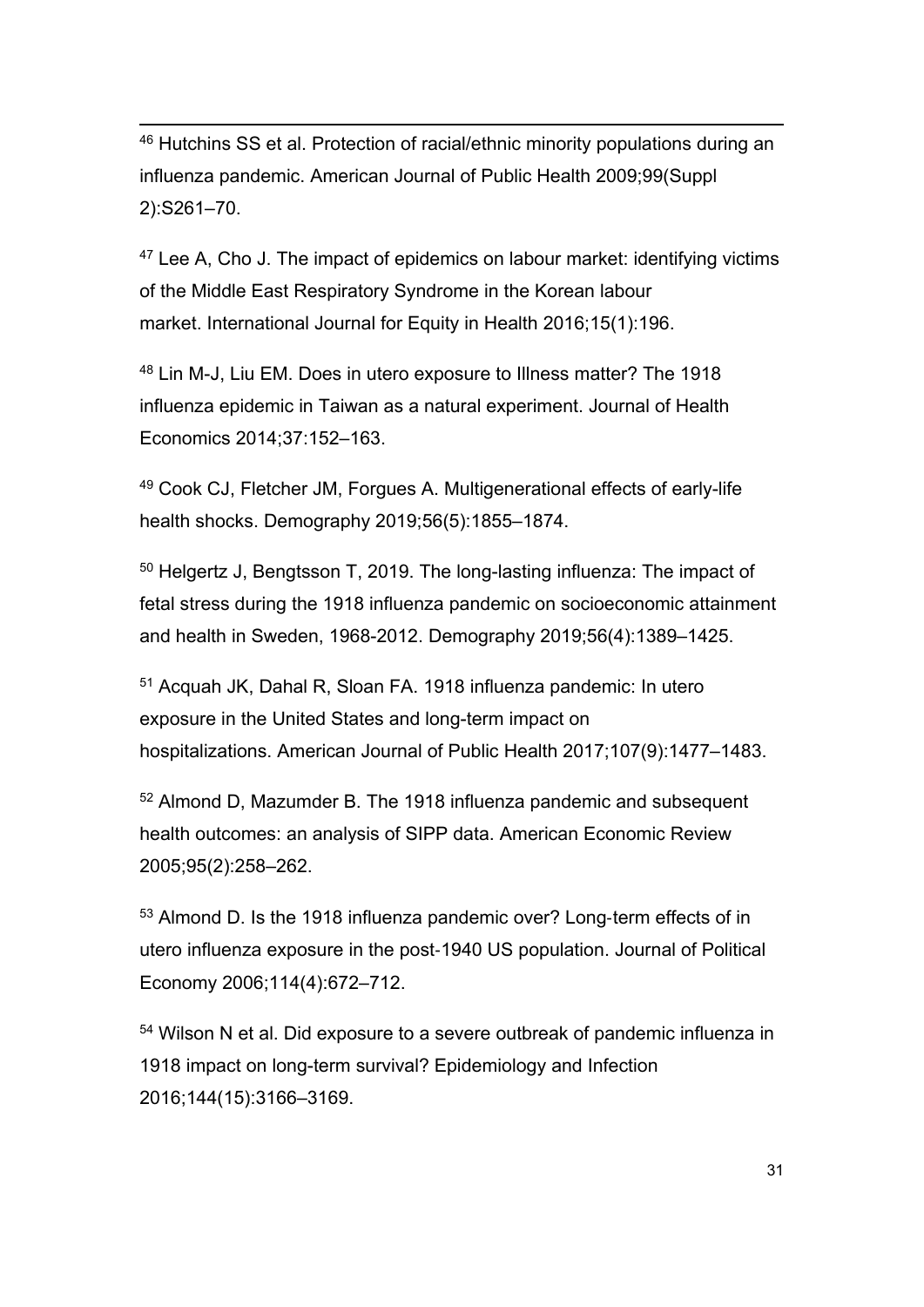<span id="page-33-0"></span> 55 Parman J. Childhood health and sibling outcomes: Nurture reinforcing nature during the 1918 influenza pandemic. Explorations in economic history 2015;58:22–43.

<span id="page-33-1"></span><sup>56</sup> United Nations Institute for Disarmament Research (UNIDR). Pandemics are not gender-neutral, gender analysis can improve response to disease outbreaks; 2020. Available at: [https://unidir.org/commentary/pandemics-are](https://unidir.org/commentary/pandemics-are-not-gender-neutral-gender-analysis-can-improve-response-disease-outbreaks)[not-gender-neutral-gender-analysis-can-improve-response-disease-outbreaks](https://unidir.org/commentary/pandemics-are-not-gender-neutral-gender-analysis-can-improve-response-disease-outbreaks) [Accessed 17 April 2020].

<span id="page-33-2"></span><sup>57</sup> Peterman A et al. Pandemics and violence against women and children. London: Centre for Global Development; 2020. [www.cgdev.org/sites/default/files/pandemics-and-violence-against-women-](https://www.cgdev.org/sites/default/files/pandemics-and-violence-against-women-and-girls.pdf)

[and-girls.pdf](https://www.cgdev.org/sites/default/files/pandemics-and-violence-against-women-and-girls.pdf)

<span id="page-33-3"></span><sup>58</sup> Shrivastava SR, Shrivastava PS, Ramasamy J. Lessons learnt from the 2014 Ebola outbreak in West-Africa. Journal of research in medical sciences : the official journal of Isfahan University of Medical Sciences 2015;20(1): 107–108.

<span id="page-33-4"></span><sup>59</sup> Kelly L. Evidence and lessons on efforts to mitigate the secondary impact of past disease outbreaks and associated response and control measures. K4D Helpdesk Report 757. Brighton, UK: Institute of Development Studies; 2020.

<span id="page-33-5"></span><sup>60</sup> Pellecchia U et al. Social consequences of Ebola containment measures in Liberia. Plos One 2015;10(12):e0143036.

<span id="page-33-6"></span><sup>61</sup> Pellecchia U. Quarantine and its malcontents. Anthropology in Action 2017;24(2):15–24.

<span id="page-33-7"></span><sup>62</sup> Bitanihirwe BKY. Monitoring and managing mental health in the wake of Ebola. Commentary. Annali dell'Istituto superiore di sanita 2016;52(3): 320–322.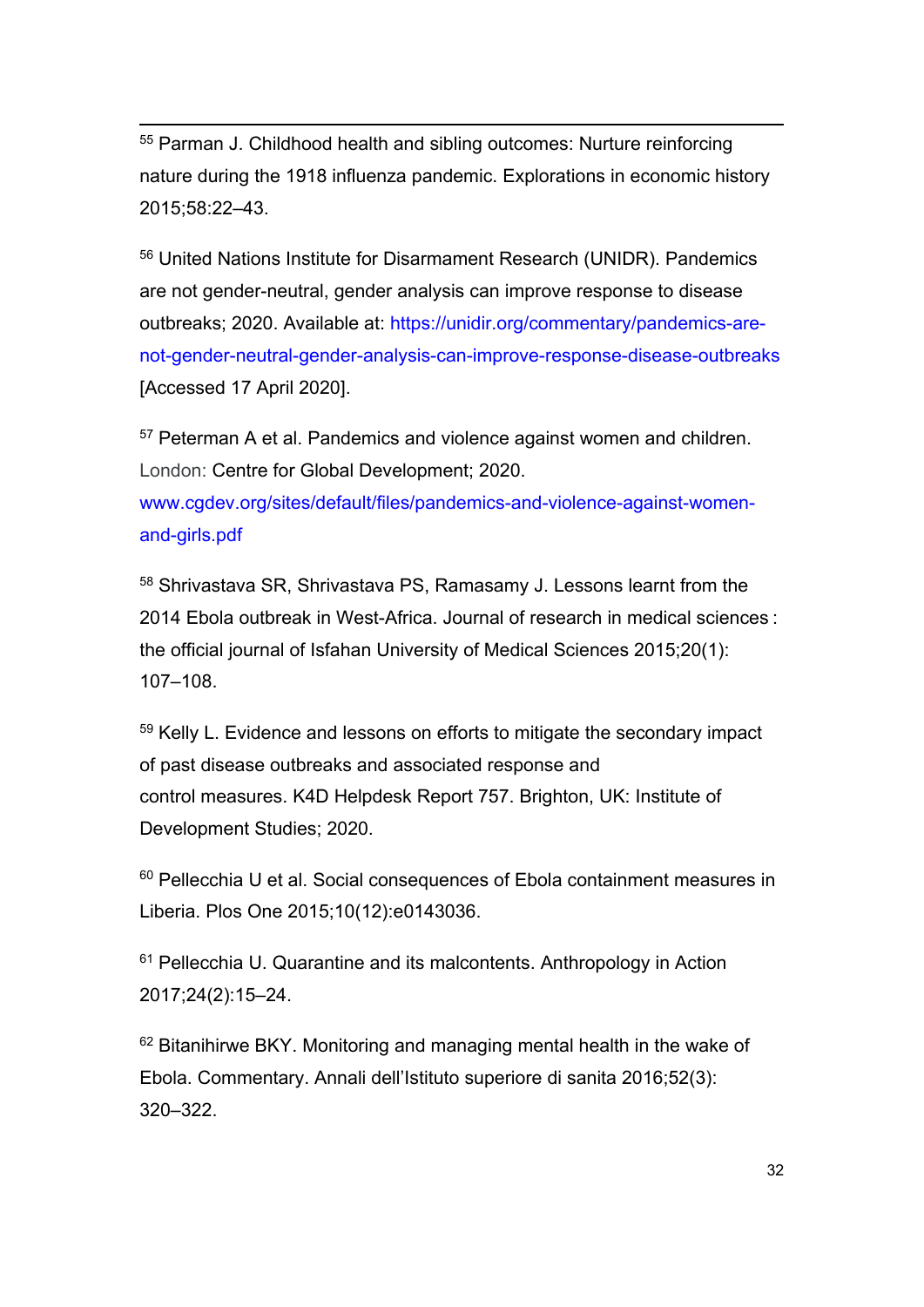<span id="page-34-0"></span> 63 O'Leary A, Jalloh MF, Neria Y. Fear and culture: contextualising mental health impact of the 2014–2016 Ebola epidemic in West Africa. BMJ Global Health 2018;3(3):e000924.

<span id="page-34-1"></span><sup>64</sup> Desclaux A et al. Accepted monitoring or endured quarantine? Ebola contacts' perceptions in Senegal. Social Science & Medicine 2017;178:38–45.

<span id="page-34-2"></span><sup>65</sup> McMahon SA et al. Healthcare providers on the frontlines: A qualitative investigation of the social and emotional impact of delivering health services during Sierra Leone's Ebola epidemic. Health Policy and Planning 2016;31(9):1232–1239.

<span id="page-34-3"></span><sup>66</sup> Mayrhuber EA-S, Niederkrotenthaler T, Kutalek R. "We are survivors and not a virus:" Content analysis of media reporting on Ebola survivors in Liberia. PLoS Neglected Tropical Diseases 2017;11(8):e0005845.

<span id="page-34-4"></span><sup>67</sup> Lötsch F et al. Neuropsychological long-term sequelae of Ebola virus disease survivors – A systematic review. Travel Medicine and Infectious Disease 2017;18:18–23.

<span id="page-34-5"></span><sup>68</sup> Greenberg N, Wessely S, Wykes T. Potential mental health consequences for workers in the Ebola regions of West Africa – A lesson for all challenging environments. Journal of mental health (Abingdon, England) 2015;24(1):1–3.

<span id="page-34-6"></span><sup>69</sup> Van Bortel T et al. Psychosocial effects of an Ebola outbreak at individual, community and international levels. Bulletin of the World Health Organization 2016;94(3):210–214.

<span id="page-34-7"></span> $70$  Calnan M et al. The response to and impact of the Ebola epidemic: Towards an agenda for interdisciplinary research. International journal of health policy and management 2017;7(5):402–411.

<span id="page-34-8"></span> $71$  Richardson ET et al. The symbolic violence of "outbreak": A mixed methods, quasi-experimental impact evaluation of social protection on Ebola survivor wellbeing. Social Science & Medicine 2017;195, pp.77–82.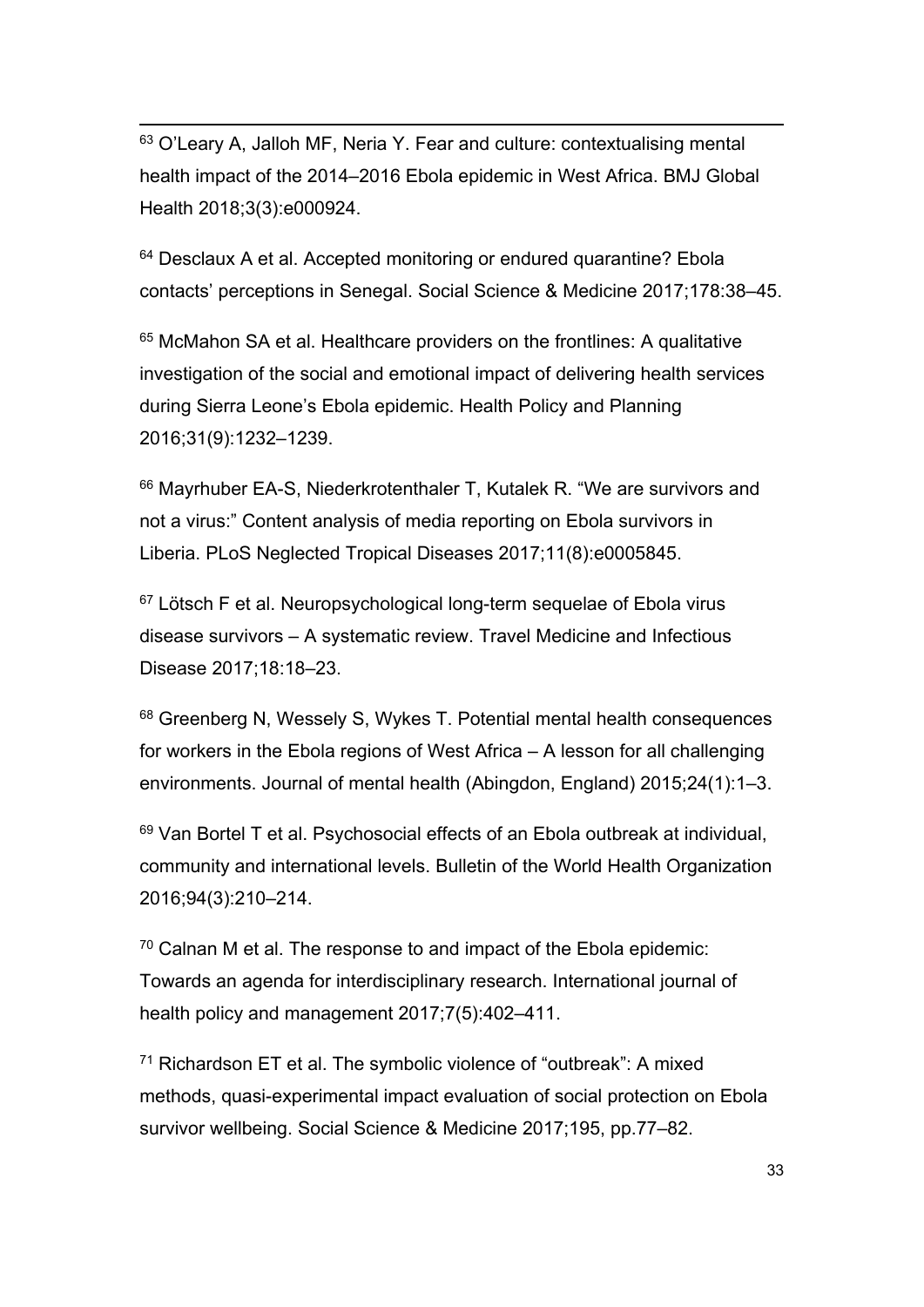<span id="page-35-0"></span><sup>72</sup> Rohwerder B. Secondary impacts of major disease outbreaks in low- and middle- income countries. K4D Helpdesk Report 756. Brighton, UK: Institute of Development Studies; 2020.